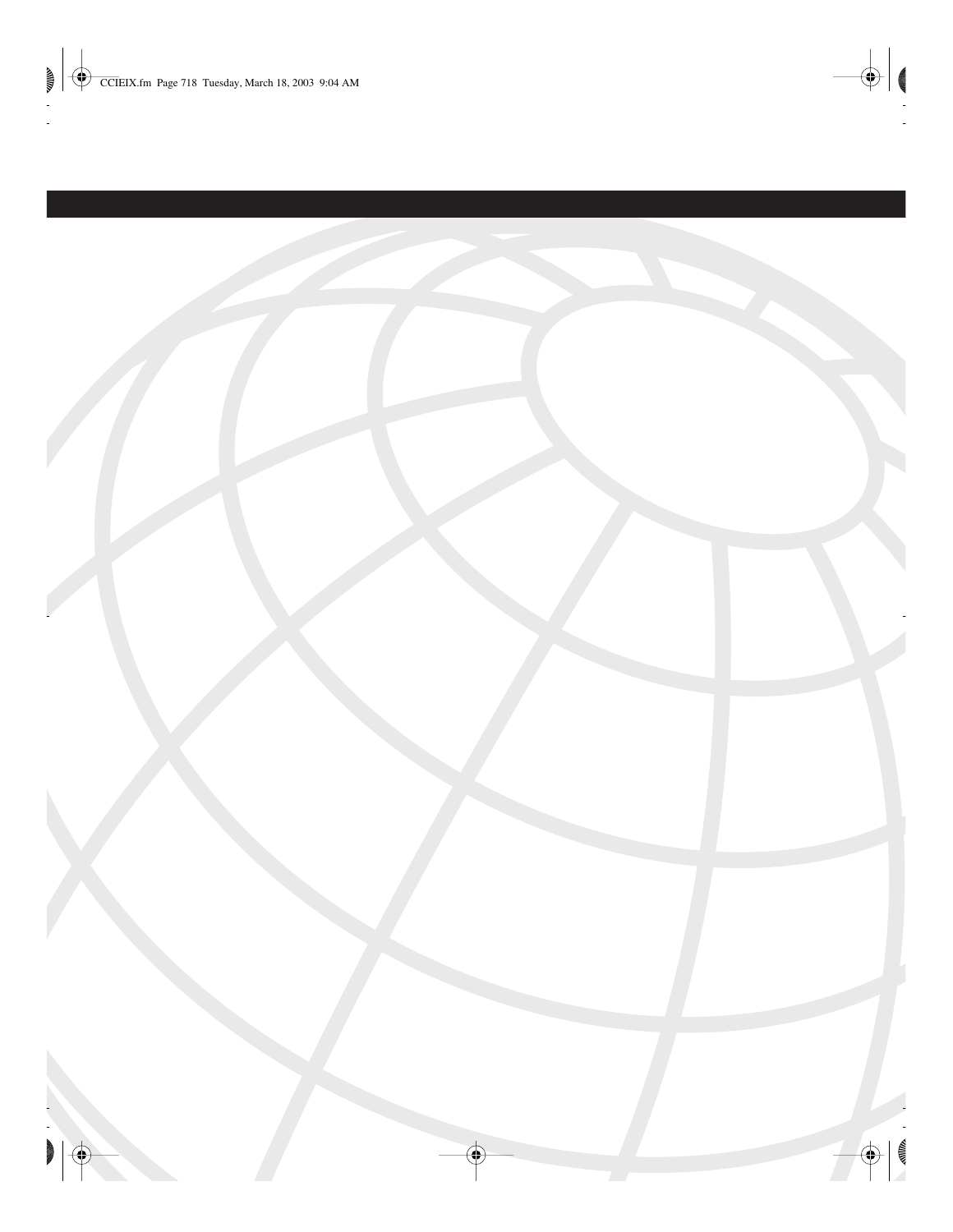#### **I N D E X**

# **Numerics**

10 Gigabit Alliance web site, 122 100BaseT Fast Ethernet, 118–119 10Base2 Thinnet, 118 10Base5 Thick Ethernet, 117 10BaseT Ethernet, 118 4B/5B coding, 119 8B/10B coding, 120

# **A**

AAA (authentication, authorization, accounting), configuring, 557–559 AAL (ATM Abstraction Layer), 223 aborted connections, 286 ABR (available bit rate), 232 ABRs (area border routers), 379 summarization, configuring, 384–385 access layer, hierarchical routing model, 35 access lists, 574–575 bridging access lists, 161–162 firewall implementations, 562 IPX, 574 SAP, 574–575 Windows NT, 576 access methods CSMA/CD, 112 WLANs, 128 accessing devices, 83 with auxiliary port, 83 with console, 83 with SNMP, 84 with Telnet, 83 with terminal servers, 83 accounting, 557 TACACS, 559–560 ACKs (acknowledgments), 281 EIGRP, 350 Ad hoc mode (WLANs), 129

addressing ATM, AESA, 236–238 IP, 272 Class A addresses, 273 Class B addresses, 273 Class C addresses, 273 Class D addresses, 273 Class E addresses, 273 Classes, 272 private address space, 274 subnetting, 274–280 IPv6, 302–303 IPX, 570 multicast, 491 administratively scoped, 492 X.121, 200 adjacencies, OSPF, 376–377 administrative distance, 476 BGP, 437 configuring, 477 administratively scoped IP multicast addresses, 492 advanced distance vector routing protocols, EIGRP, 345–346 configuring, 351–352, 354–355 DUAL, 347–348 metrics, 348–350 neighbor discovery, 346 packet types, 350 protocol-dependent modules, 346 RTP, 347 timers, 348 advertising BGP networks aggregate-address command, 436–437 network command, 435 redistribution, 436 AESA (ATM ES Address), 236–238 aggregate-address command, advertising BGP networks, 436–437 AM (Active Monitor), 124 AMI (alternate mark inversion), 196 AND operation, 276 APs (Access Points), 129 application layer (OSI) protocols, 23 TCP/IP, 268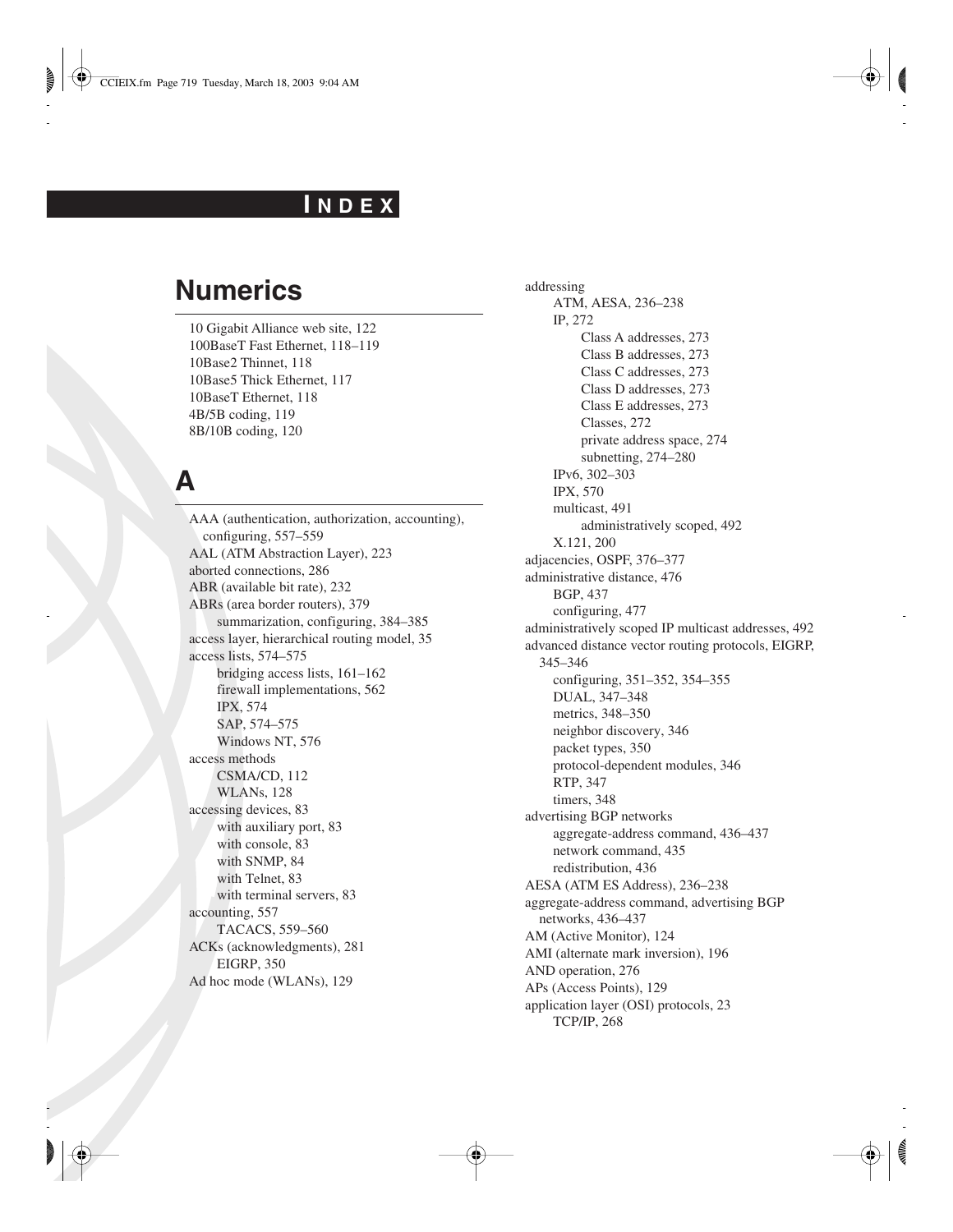applying weights to BGP routes, 446 architecture ATM, 222–223 AAL, 223 cell format, 224–228 cell switching, 228 SAAL, 231–232 ISDN, 215 IS-IS, 400 TCP/IP, 268 fragmentation and reassembly, 271 IP, 269–271 transport layer, 281–287 ARE (all-routes explorer) frames, 140 areas, 571 IS-IS, authentication, 402–403 OSPF, 378–379 totally stubby areas, 397–399 virtual links, 383 ARP (Address Resolution Protocol), 288 ATM client configuration, 242 Proxy ARP, 289 RARP, 289 AS (autonomous systems), 430–431 iBGP mesh reducing with confederations, 453–456 transit AS peer relationships, 432–433 path filters, filtering BGP updates, 439–440 AS Path attribute (BGP), 443 ASA (Adaptive Security Algorithm), 563 ASBRs (autonomous system border routers), 379 asynchronous interfaces, router access, 83 ATM (Asynchronous Transfer Mode), 244–246 architecture, 222–223 AAL, 223 cell format, 224–228 cell switching, 228 CIA, 240–242 connections, 231 ES addresses, 236–238 IISP, 239–240 ILMI, 238–239

LANE, 164 circuit establishment, 165 components, 164 SSRP, 165 multiprotocol encapsulation over AAL5, 243 peer groups, 235 PNNI, 234–236 PVCs, configuring, 244 SAAL, 231–232 SSCOP, 231–232 traffic management, 232–234 dual leaky bucket model, 234 ATM Reference Model, 222 atomic aggregate attribute (BGP), 446 attributes (BGP) AS Path, 443 atomic aggregate, 446 communities, filtering updates, 437–438 local preference, 442 MED, 444–445 next-hop, 441–442 origin, 443 authentication, 557 IS-IS, 403 Kerberos, 559 port-based, IEEE 802.1x, 162 PPP, 219–220 authorization, 557 Auto-RP, 498 autosummarization, disabling, 324 auxiliary port password configuration, 77 router access, 83

#### **B**

B8ZS (Bipolar 8-zero substitution), 196 backbone routers, OSPF, 379 balanced signaling, 111 bandwidth, 42 Erlangs, 550 Frame Relay, CIR, 204 SRP, 198 VoIP networks, utilization tools, 556 beaconing, 124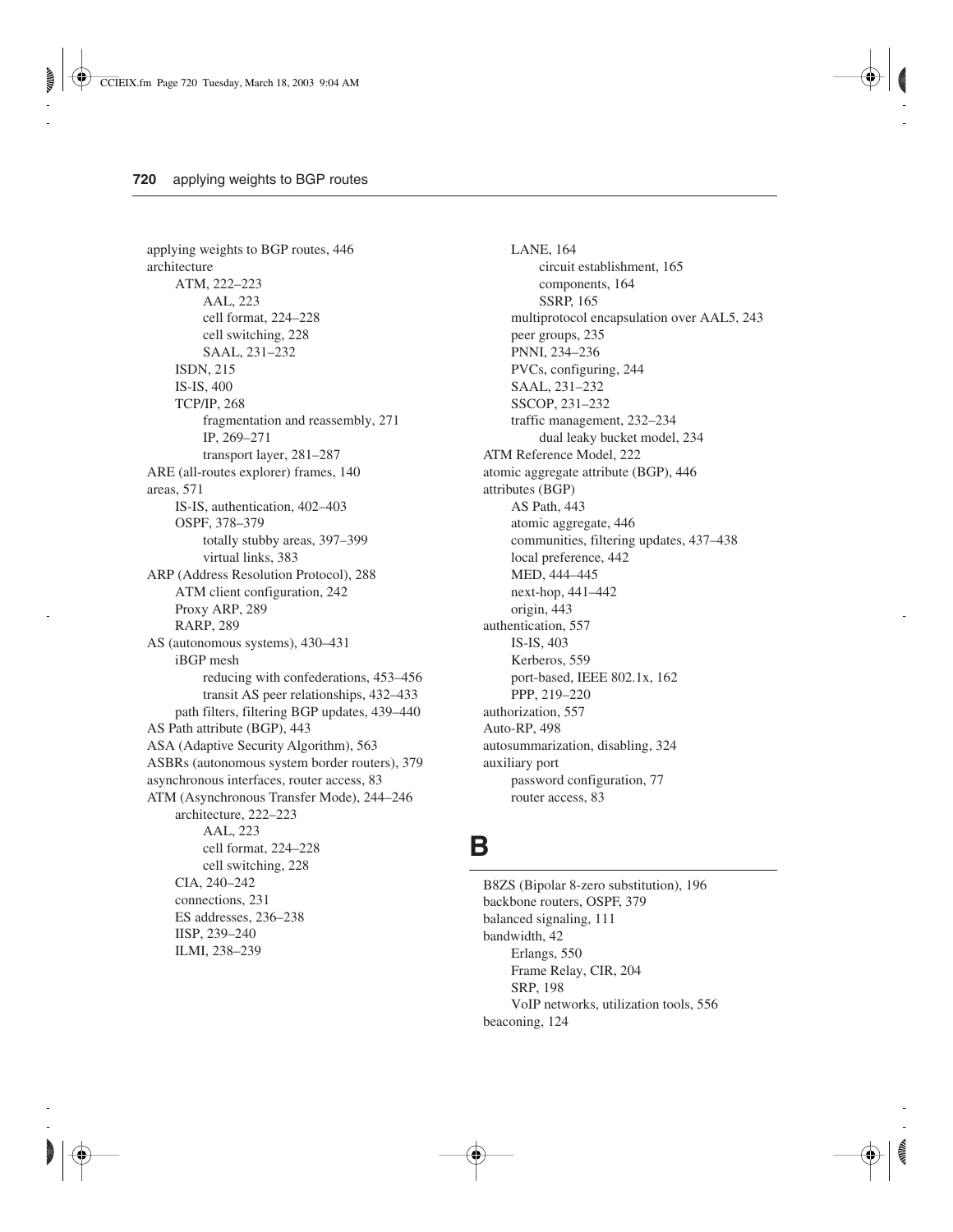BECN (Backward Explicit Congestion Notification), 207 BGP (Border Gateway Protocol), 430 administrative distance, 437 attributes AS Path, 443 Atomic Aggregate, 446 local preference, 442 MED, 444–445 next-hop, 441–442 origin, 443 confederations, 453–456 filtering updates via AS path filters, 439–440 via communities, 437–438 via distribute lists, 438 via prefix lists, 438 neighbor relationships, 430–431 eBGP peer relationship, 433–434 iBGP peer relationship, 432–433 network advertisement via aggregate-address command, 436–437 via network command, 435 via redistribution, 436 path selection process, 447 peer groups, 449 route dampening, 449 route reflectors, 450–453 sessions, clearing, 458 synchronization, 440–441 weight, 446 BIAs (burned-in addresses), 110 BID (bridge identifier), 134 binary values, converting to decimal, 28–31 bit meanings of configuration register, 71–72 Boot Flash, 66 boot mode (Cisco routers), 73 boot sequence, 68–71 booting system IOS image, 70 bootloader, 69 interface initialization, 71 loading bootstrap hardware, 69 BOOTP, 290–291 BPDUs (bridge protocol data units), 135 configuration BPDUs, 136 TCN BPDUs, 136 BRI (Basic Rate Interface), 216

bridging, 36–37 access lists, 161–162 CRB, 137–138 DLSw+, configuring, 149–153 IRB, 138–139 port states, 136 RSRB, 146–147 with direct encapsulation, 147 with TCP encapsulation, 148 SR/TLB, configuring, 144–146 SRB, 139 configuring, 143 explorer frames, 140 RIFs, 140–142 SRT, 144 STP, 133 BID, 134 BPDU, 135 bridge port states, 136 configuration BPDUs, 136 designated ports, 136 MISTP, 136 path costs, 135 root bridge election, 133 TCN BPDUs, 136 BSR (Bootstrap Router), 500 BSS (Basic Service Set), 129 BUS (Broadcast and Unknown Server), 165

### **C**

calculating Erlangs, 551 canonical transmission of MAC addresses, 111 canureach frames, 151 CAR (committed access rate), 527–528 CatOS commands, 89–90 CBR (constant bit rate), 232 CBT (Core Based Trees), 495 CCIE certifications CCIE C&S, 3–6 written objectives, 10–12 CCIE R&S, 5 written objectives, 6–9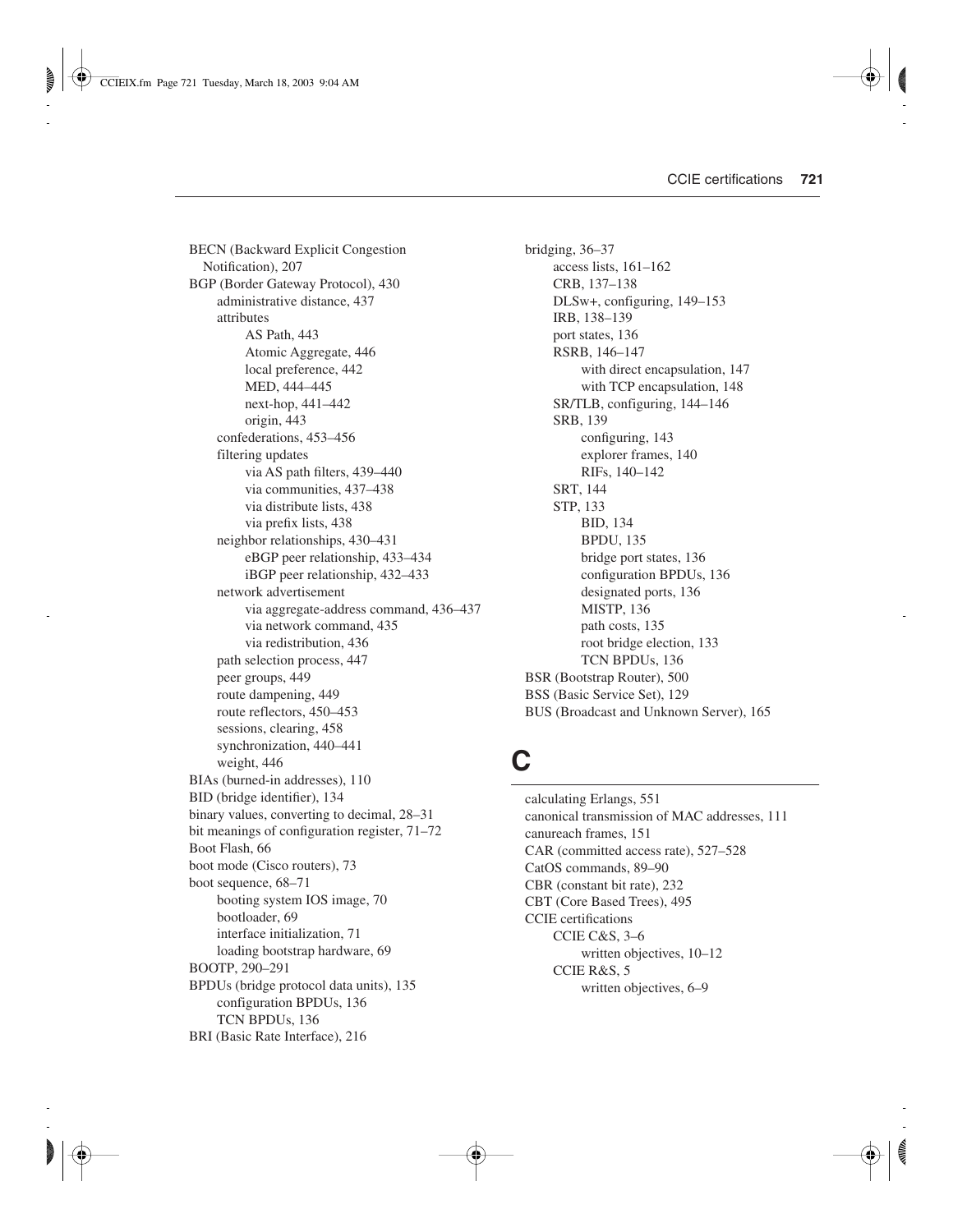CDP (Cisco Discovery Protocol), 159–161 CDVT (cell delay variation tolerance), 232 cell format, ATM, 224–228 cell switching, ATM, 228 certification programs, 3–4 **CCIE** CCIE C&S, 3–6, 10–12 CCIE R&S, 5–9 Cisco Qualified Specialist certification, 4 test preparation, 12 web site, 4 CET (Cisco Encryption Technology), 567 CGMP (Cisco Group Management Protocol), 494 CHAP (Challenge Authentication Protocol), 219 characteristics of routing protocols, 38 classful versus classless routing protocols, 41 default routing, 46–48 hierarchical versus flat routing protocols, 40 interior versus exterior routing protocols, 39 link-state versus distance vector routing protocols, 39–40 static versus dynamic routing protocols, 38 summarization, 46 checksum, 282 CIA (Classical IP over ATM), 240–242 IP to VC mapping, 242 CIDR (Classless Interdomain Routing), 279, 430 CIR (committed information rate), Frame Relay, 204 circuit establishment, ATM LANE, 165 Cisco certification programs, 3–4 CCIE C&S, 3–6, 10–12 CCIE R&S, 5–9 test preparation, 12 web site, 4 Cisco PIX Firewall, 562 configuring, 565 models, 565–566 Cisco Qualified Specialist certification, 4 Cisco routers boot mode, 73 configuration mode, 74 privileged exec mode, 74 ROM monitor, 73 user exec mode, 73 Class A addresses, 273 Class B addresses, 273 Class C addresses, 273

Class D addresses, 273 Class E addresses, 273 classful routing protocols, 41 IGRP, 339 configuring, 341–344 metrics, 340–341 timers, 339 RIPv1, 324 configuring, 327–330 forwarding information base, 324 message format, 325 timers, 326–327 RIPv2, 331 configuring, 334–338 forwarding information base, 332 message format, 332 timers, 334 classless routing protocols, 41 EIGRP, 345–346 configuring, 351–355 DUAL, 347–348 metrics, 348–350 neighbor discovery, 346 packet types, 350 protocol-dependent modules, 346 RTP, 347 timers, 348 clear config all command, 89 clear ip bgp command, 458 clearing BGP sessions, 458 cleartext encryption, 566 CET, 567 DES, 567 public/private key encryption, 567 clients, LANE, 164 clusters, 450–453 CNG (Comfort-Noise-Generation), 551 coaxial cable, 1000BaseCX Gigabit Ethernet, 121 codecs, 552–553 commands aggregate-address, advertising BGP networks, 436–437 clear config all, 89 clear ip bgp, 458 debug, 87–88 dir deleted, 67 Frame Relay show commands, 212–215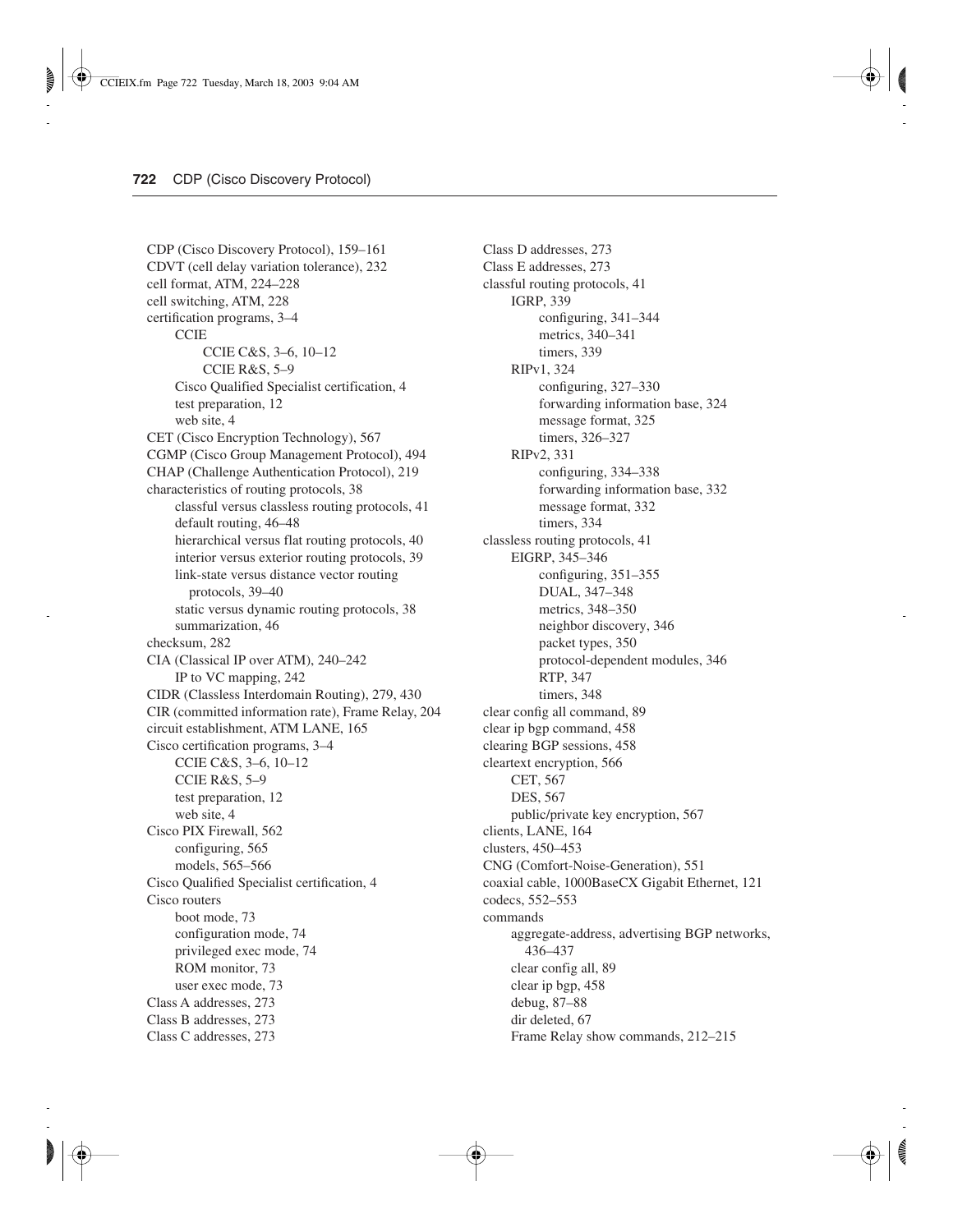ip classless, 41 ip default-network, 47 IS-IS show commands, 407–411 network, advertising BGP networks, 435 set interface sc0, 89 show, 84–87 show ip bgp, 457 show ip bgp neighbors, 456 show ip routes, 458 show process cpu, 65 show version, 64–65 squeeze, 67 communities, filtering BGP updates, 437–438 comparing Layer-2 switching and routing, 38 composite metric (IGRP), 340–341 compression, 532 Frame Relay, 211 confederations, BGP, 453–456 configuration BPDUs, 136 configuration files, transferring, 78–80 configuration mode (Cisco routers), 74 configuration register, 68 bit meanings, 71–72 boot sequence, 68–71 booting system IOS image, 70 bootloader, 69 interface initialization, 71 loading bootstrap hardware, 69 modifying, 68 configuring AAA, 557–559 administrative distance, 477 ATM interfaces, 244–246 PVCs, 244 **BGP** confederations, 453–456 network advertisement, 435–437 route dampening, 449 Cisco PIX Firewall, 565 DLSw+, 151–153 EIGRP, 351–355 FEC, 159 Frame Relay FRF.9 compression, 211 maps, 211 Stacker compression, 211

HSRP, 292–294 IEEE 802.1q, 156 IEEE 802.1x authentication, 162 IGRP, 341–344 IP access lists, 478 extended, 479–481 standard, 478–479 IPX RIP, 570 ISDN, 221 dial backup, 222 IS-IS, 404–406 NETs, 401–402 ISL, 155 NAT, 300 NLSP, 572 OSPF, 385–388 external metric, 378 NSSAs, 383 stub areas, 382 summarization, 384–385 totally stubby areas, 383, 397–399 PQ, 517 private VLANs, 163 redistribution default metric, 486 EIGRP, 487 OSPF, 488–489 RIPv1, 327–330 RIPv2, 334–338 route tagging, 490 RSRB with direct encapsulation, 147 with TCP encapsulation, 148 SR/TLB, 146 SRB, 143 static routes, 323 VLANs, 90–91 VTP, 158 congestion avoidance RED, 530 WRED, 530 congestion control, Frame Relay, 206–207 FRTS, 209–210 connections aborted, 286 ATM, 231 IS-IS, verifying, 407–411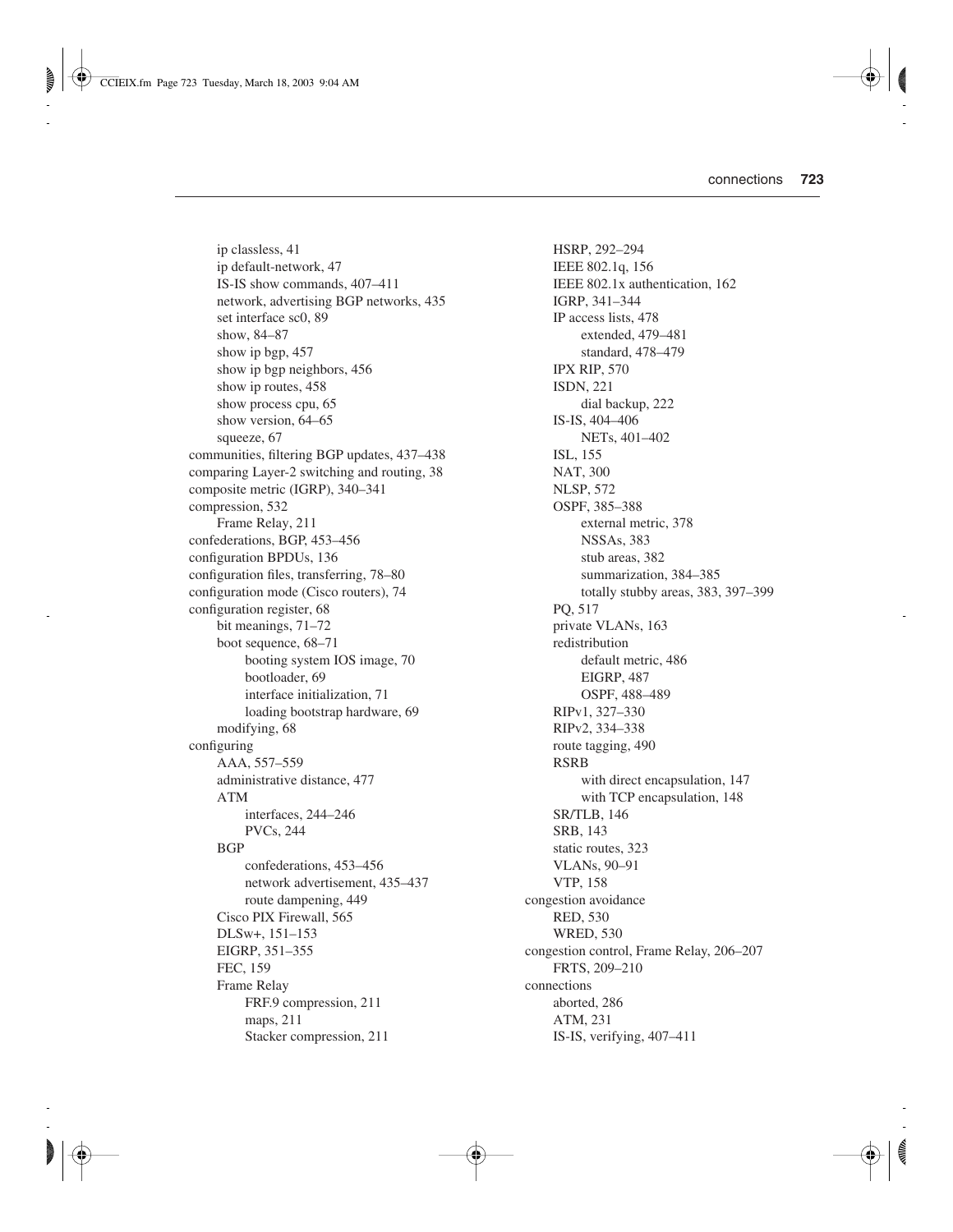**TCP** establishment, 284 flow control, 285 termination, 286 console password configuration, 77 router access, 83 converting binary numbers to decimal, 28–31 hexidecimal to decimal, 25–27 copying images with TFTP, 78 core layer, hierarchical routing model, 34 cost metric (OSPF), 42, 375 count to infinity, 45 CPUs, viewing type used, 64–65 CQ (custom queuing), 517–518 crankback, 235–236 CRB, 137–138 CRC (cyclic redundancy check), 207 HEC field (ATM cell header), 227 CRTP (Compressed RTP), 551 cryptography, Kerberos, 559 CSMA/CA (carrier sense multiple access collision avoidance), 128 CSMA/CD (carrier sense multiple access collision detect), 112 cut-through switching, 133

# **D**

data scrambling, PoS, 197 databases (OSPF), monitoring, 389–394 datagrams, 269 data-link layer (OSI), 20 DE bit (Frame Relay), 207 debug commands, 87–88 decimal values converting to binary, 28–31 converting to hex, 25–27 default filenames, boot files, 68 default metric, configuring for redistribution, 486 default routing, 46–48 delay metric, 43 IS-IS, 401 ticks, 570

deleting files from flash memory, 67 dense mode (PIM), 496 dense multicast routing protocols, 495 DES (Data Encryption Standard), 567 designated ports, 136 designated routers, 380–381 PIM-SM, 497 desktop protocols Novell IPX, 568 access lists, 574–575 addressing, 570 EIGRP, 572–573 GNS, 569 IPX, 568 IPXWAN, 573 NCP, 568 NDS, 569 NetBIOS, 569 NLSP, 571–572 RIP, 570 SAP, 570 SPX, 568 Windows NT, 575 access lists, 576 NetBIOS, 575 WINS, 576 Destination Address field (IP header), 271 devices accessing, 83 with auxiliary port, 83 with console, 83 with SNMP, 84 with Telnet, 83 with terminal servers, 83 bridges, 36–37 codecs, 552–553 hubs, 36 Layer-2 switches, 36–37 Layer-3 switches, 37–38 repeaters, 36 routers, 37–38 boot mode, 73 bridging, 132 configuration mode, 74 configuration register, modifying, 68 CPU, viewing type used, 64–65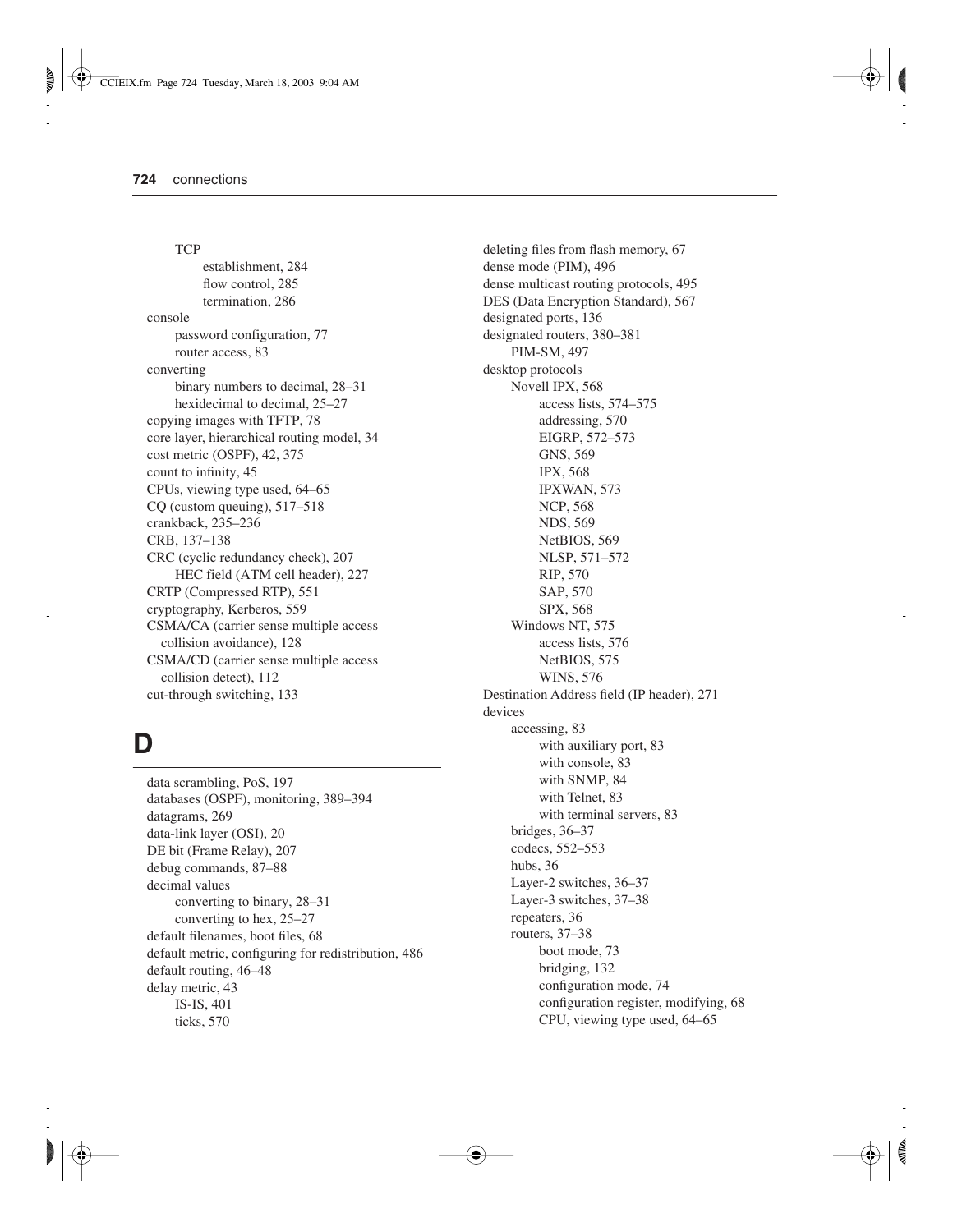designated routers, 380–381 Level 1, 400 Level 2, 400 OSPF, 379 pinging, 296 privileged exec mode, 74 ROM monitor, 73 user exec mode, 73 switches, commands, 89–90 DHCP (Dynamic Host Configuration Protocol), 291 dial backup (ISDN), configuring, 222 dial peers, 549 dial plans, 549 differential Manchester encoding, 123 Dijkstra's SPF (shortest path first) algorithm, 375 dir deleted command, 67 DIS (designated IS), 402 disabling autosummarization, 324 discretionary attributes (BGP), 441 local preference, 442 displaying CPU type used, 64–65 Frame Relay configuration, 212–214 distance vector routing protocols, 39–40 IGRP, 339 configuring, 341–344 metrics, 340–341 timers, 339 RIPv1, 324 configuring, 327–330 forwarding information base, 324 message format, 325 timers, 326–327 RIPv2, 331 configuring, 334–338 forwarding information base, 332 message format, 332 timers, 334 distribute lists, 486 filtering BGP updates, 438 distribution layer, hierarchical routing model, 34 distribution trees, 495 DLCI (data-link connection identifier), Frame Relay, 205 DLSw+ (Data-Link Switching plus), 149–150 configuring, 151–153

DMZ architecture (firewalls), 561–562 access lists, 562 Cisco PIX Firewall, 562 configuring, 565 models, 565–566 DNS, 298 domain authentication, IS-IS, 403 domains, 571 DPT (Dynamic Packet Transport), 198–200. *See also* SRP DRAM (dynamic RAM), 65 DSAP (destination service access point), 115 DSCP, 531 DSP (domain specific part), IS-IS NETs, 401 DSSS (Direct Sequence Spread Spectrum), 128 DUAL (diffusing update algorithm), 347–348 dual leaky bucket model (ATM), 234 DVMRP (Distance Vector Multicast Routing Protocol), 500 dynamic routing protocols, 38

### **E**

eBGP Multihop, 433–434 eBGP peer relationships, 433 E-bit, 377 EIGRP (Enhanced IGRP), 345–346, 572–573 configuring, 351–355 configuring for redistribution, 487 DUAL, 347–348 metrics, 348–350 neighbor discovery, 346 packet types, 350 protocol-dependent modules, 346 redistribution, 487 RTP, 347 timers, 348 ELANs (emulated LANs), join procedure, 165 election process, root bridges, 133 enabling BGP route dampening, 449 encapsulation, Frame Relay, 204 encapsulation protocols PPP, 218 authentication, 219–220 frames, 219 LCP, 219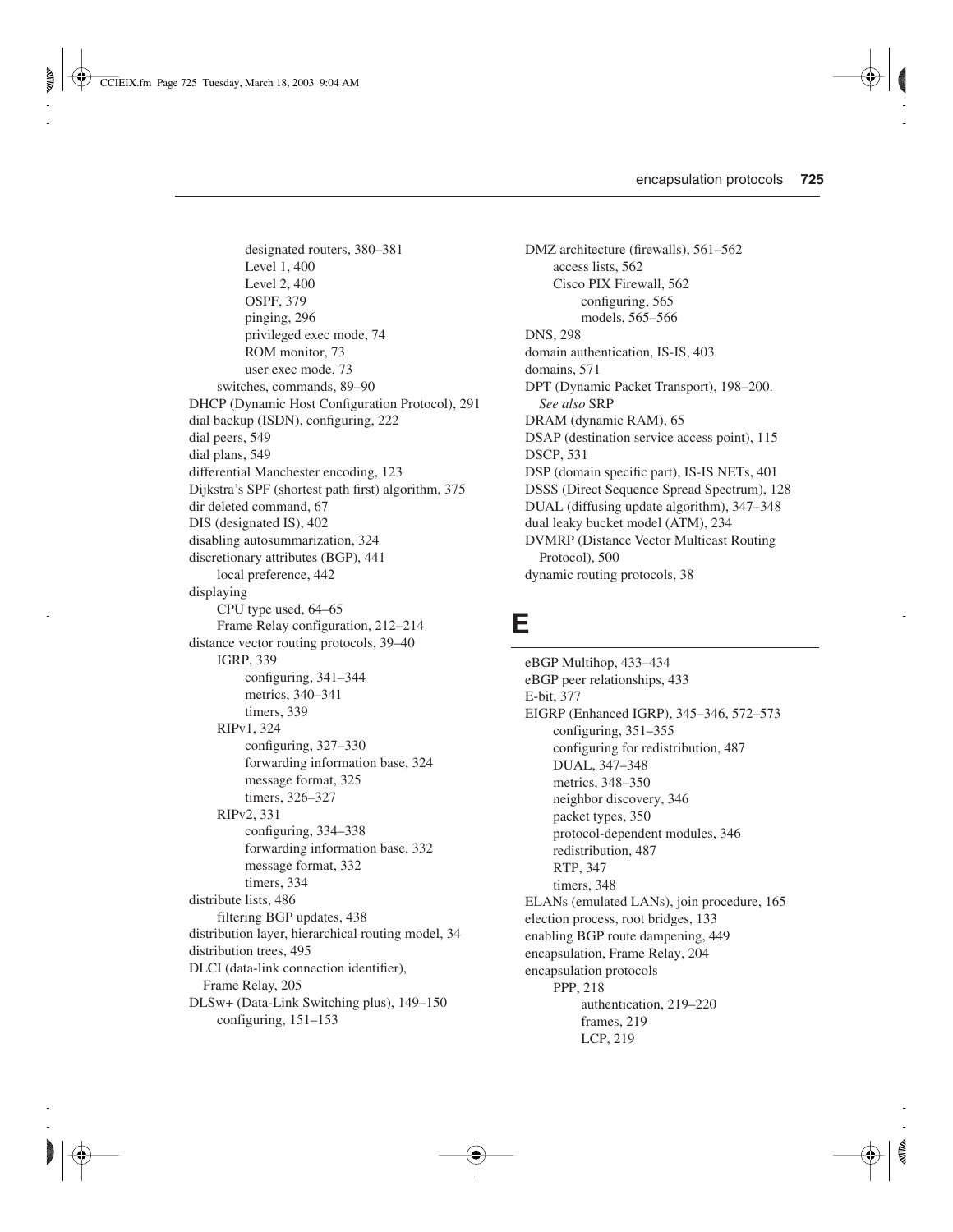MP, 220 NCP, 220 encoding schemes differential Manchester, 123 T1 lines, 196 encryption, 566 CET, 567 DES, 567 public/private key, 567 WEP, 131 Erlangs, 550 error metric, IS-IS, 401 ES (end system) addresses ATM, 236–238 registration, 239 ESS (Extended Service Set) mode, WLANs, 130 establishing BGP connectivity neighbors, 430–431 peer groups, 449 Ethernet, 111 bridging, 132 CSMA/CD, 112 frames Ethernet version 2 format, 113 filtering, 162 IEEE 802.3 frame format, 114–115 IEEE 802.3 SNAP frame format, 116 Novell 802.3 raw frame format, 114 Manchester encoding, 112 media specifications 1000 Mbps GE, 120–121 1000BaseCX GE, 121 1000BaseLX GE, 121 1000BaseSX GE, 121 100BaseFX, 120 100BaseT4 FE, 119–120 100BaseTX FE, 119 10BaseT, 118 Fast Ethernet, 118–119 Thick Ethernet, 117 Thinnet, 118 ETR (Early Token Release), 125 examples of distribute lists, 486 of layered communication, 23 of route maps, 483–484 expense metric, IS-IS, 401

explorer frames, 140 extended IP access lists, 478 configuring, 479–481 extended TACACS, 559–560 exterior routing protocols, 39 external flash memory, 66 external routes (OSPF), metric configuration, 378

### **F**

fairness algorithm, SRP, 198–199 Fast Ethernet, 118–119 100Base T4, 119–120 100Base TX, 119 100BaseFX, 120 Fast-Leave Processing (CGMP), 494 FD (feasible distance), 353 FEC (Fast EtherChannel), 158 configuring, 159 FECN (Forward Explicit Congestion Notification), 207 FGCRA (Frame Based Generic Cell Rate Algorithm), 234 FHSS (Frequency Hopping Spread Spectrum), 128 field definitions IP header, 269–271 RIPv1 messages, 325 RIPv2 messages, 332 TCP header, 282–283 Token Ring frames, 126–127 UDP header, 287 FIFO (first in, first out) queuing, 516 file systems, flash memory, 66–67 file format, boot files, 68 filtering BGP updates AS path filters, 439–440 communities, 437–438 distribute lists, 438 prefix lists, 438 Ethernet frames, 162 MAC addresses, 162 routes, distribute lists, 486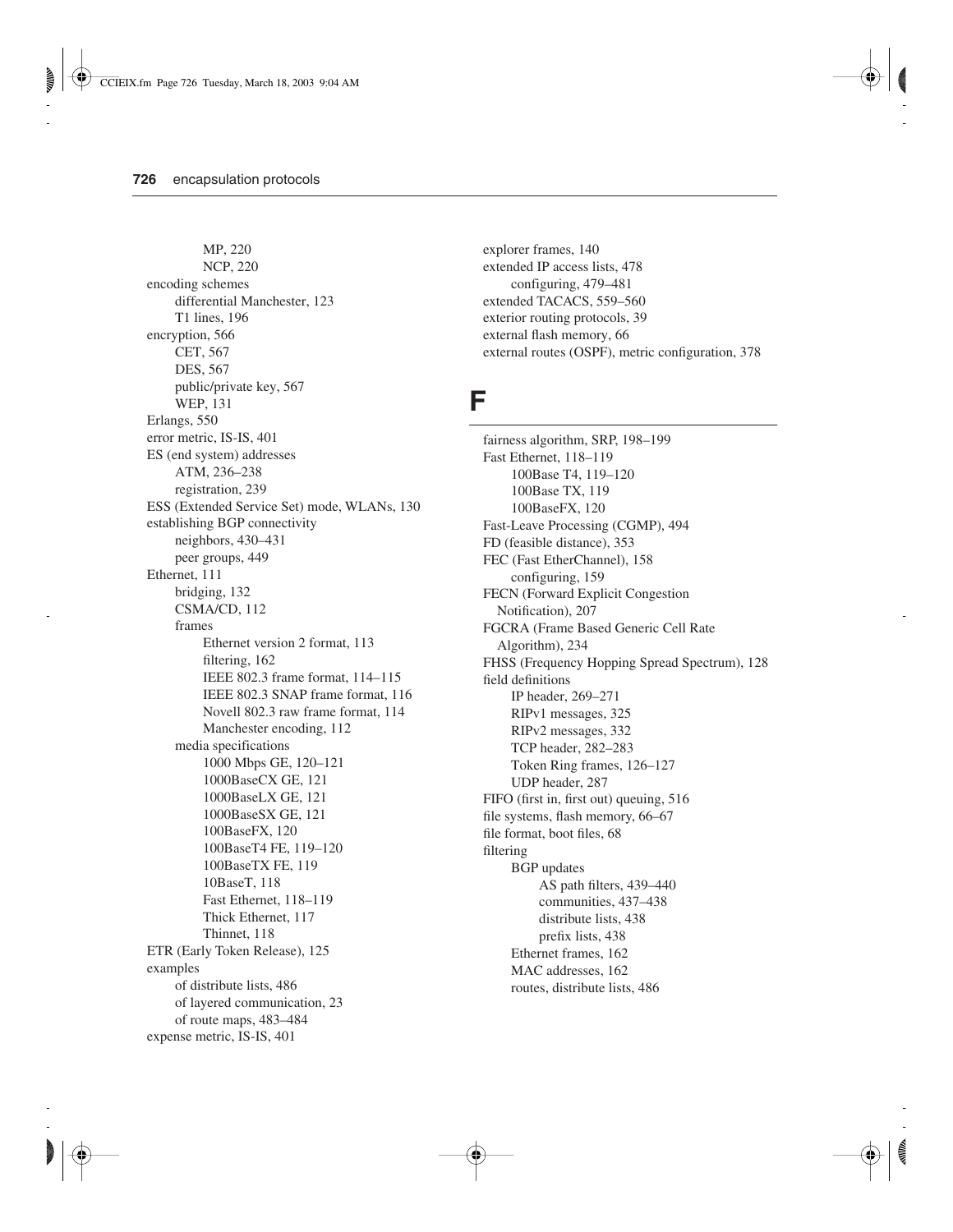firewalls DMZ architecture, 561–562 access lists, 562 Cisco PIX Firewall, 562, 565–566 Flags field (IP header), 270 flapping routes (BGP), dampening, 449 flash memory, 66-67 boot files, deleting, 67 format, 68 boot sequence, 68–71 booting system IOS image, 70 bootloader, 69 interface initialization, 71 loading bootstrap hardware, 69 flat routing protocols, 40 flooding, 132 flush timers, RIPv1, 326 format of boot files, 68 forwarding information base RIPv1, 324 RIPv2, 332 FP (format prefix), 303 fragmentation and reassembly (IP), 271 Frame Relay, 203 ARP, 206 CIR, 204 compression, 532 congestion control, 206–207 DLCI, 205 encapsulation, 204 frames, 207 LMI, 205, 208–209 FRTS, 209–210 maps, configuring, 211 payload compression, FRF.9, 211 show commands, 212–215 frames ARE, 140 canureach, 151 Ethernet, 112 Ethernet version 2 format, 113 filtering, 162 IEEE 802.3 frame format, 114–115 IEEE 802.3 SNAP frame format, 116 Novell 802.3 raw frame format, 114 flooding, 132

Frame Relay, 207 LMI, 205, 208–209 icanreach, 151 IEEE 802.1q, 156 ISDN Layer-1, 217 ISL, 154 PPP, 219 RIFs, 140–142 SONET, 197 STE, 140 Token Ring, 126–127 beaconing, 124 ETR, 125 tokens, 122–123 X.25, 202 FRF.9 payload compression, 211, 533 FRTS (Frame Relay Traffic Shaping), 209–210, 521 FTP (file transfer protocol), 297 FXO (Foreign Exchange Office), 550 FXS (Foreign Exchange Station), 548

# **G**

gateway of last resort, 48 Gigabit Ethernet, 120–121 1000BaseCX Gigabit Ethernet, 121 1000BaseLX Gigabit Ethernet, 121 1000BaseSX Gigabit Ethernet, 121 global internetworks, 571 GNS (Get Nearest Server), 569 graceful termination, 286 group addresses, 111 GTS (Generic Traffic Shaping), 520

# **H**

H.225 standard, 554 H.245 standard, 553 H.323 standard, 553 HDLC, (high-level data-link control), 218 interface compression, 532 Header Checksum field (IP header), 271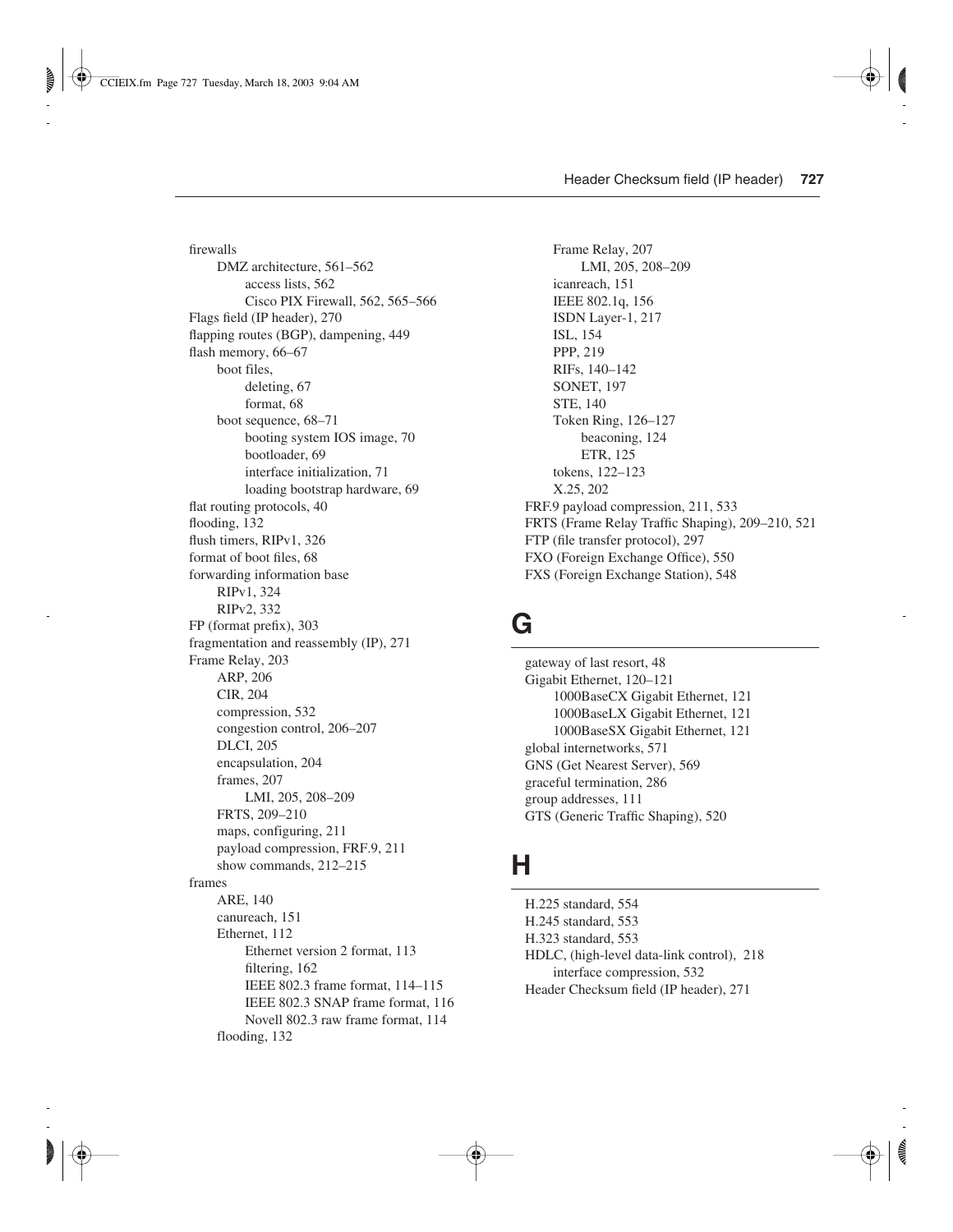**I**

headers IP, 269–271 TCP, 282–283 UDP, 287 hello packets, EIGRP, 350 Hello timer, OSPF, 376–377 hexadecimal values, converting to binary, 29–31 converting to decimal, 25–27 hierarchical addressing, NLSP, 571 hierarchical architecture, IS-IS, 400 hierarchical routing model, 34 hierarchical routing protocols, 40 holddown timers, RIPv1, 326 hop count, 41, 324 HSRP (Hot Standby Routing Protocol), configuring, 292–294 hubs, 36

I/G (Individual/Group) Address bit, 111 iBGP mesh, reducing with confederations, 453–456 iBGP peer relationships, 432–433 IBSS (Independent Basic Service Set), 129 icanreach frames, 151 ICMP (Internet Control Message Protocol), 294–295 ping, 296 Identification field (IP header), 270 identifying image loaded during boot process, 66 route origins, 490 IDP (initial domain part), IS-IS NETs, 401 IEEE 802.11 standard, WLANs, 128 IEEE 802.11a standard, UNII frequencies, 130 IEEE 802.11b standard, WLANs, 128 IEEE 802.1p standard, 529 IEEE 802.1q standard, 155 configuring, 156 frames, 156 IEEE 802.3 frame format, 114–115 SNAP frame format, 116 IEEE 802.3ae 10 GE technology, 122

IGMP (Internet Group Message Protocol), 492 CGMP, 494 Snooping, 494 version 1, 493 version 2, 493 IGPs (Interior Gateway Protocols), redistribution into BGP, 436–437 IGRP (Interior Gateway Routing Protocol), 339 configuring, 341–344 metrics, 340–341 timers, 339 IHL field (IP header), 269 IISP, 239–240 ILMI (Interim Local Management Interface), 238–239 images, copying with TFTP, 78 implicit denies, 438 individual addresses, 111 information frames (X.25), 202 Integrated IS-IS, 400 interdomain routing protocols, *BGP*. See BGP interfaces ATM, configuring, 244–246 initialization during boot sequence, 71 ISDN, 216–217 interior routing protocols, 39 internal flash memory, 66 internal routers (OSPF), 379 Internet layer (TCP/IP), 268 invalid timers, RIPv1, 326 Inverse ARP (Address Resolution Protocol), 206 IP (Internet Protocol), 269 fragmentation and reassembly, 271 header, 269–271 Integrated IS-IS, 400 IP access lists, 477–478 configuring, 478 extended, configuring, 479–481 standard, configuring, 478–479 IP addressing, 272 CIDR, 430 Class A addresses, 273 Class B addresses, 273 Class C addresses, 273 Class D addresses, 273 Class E addresses, 273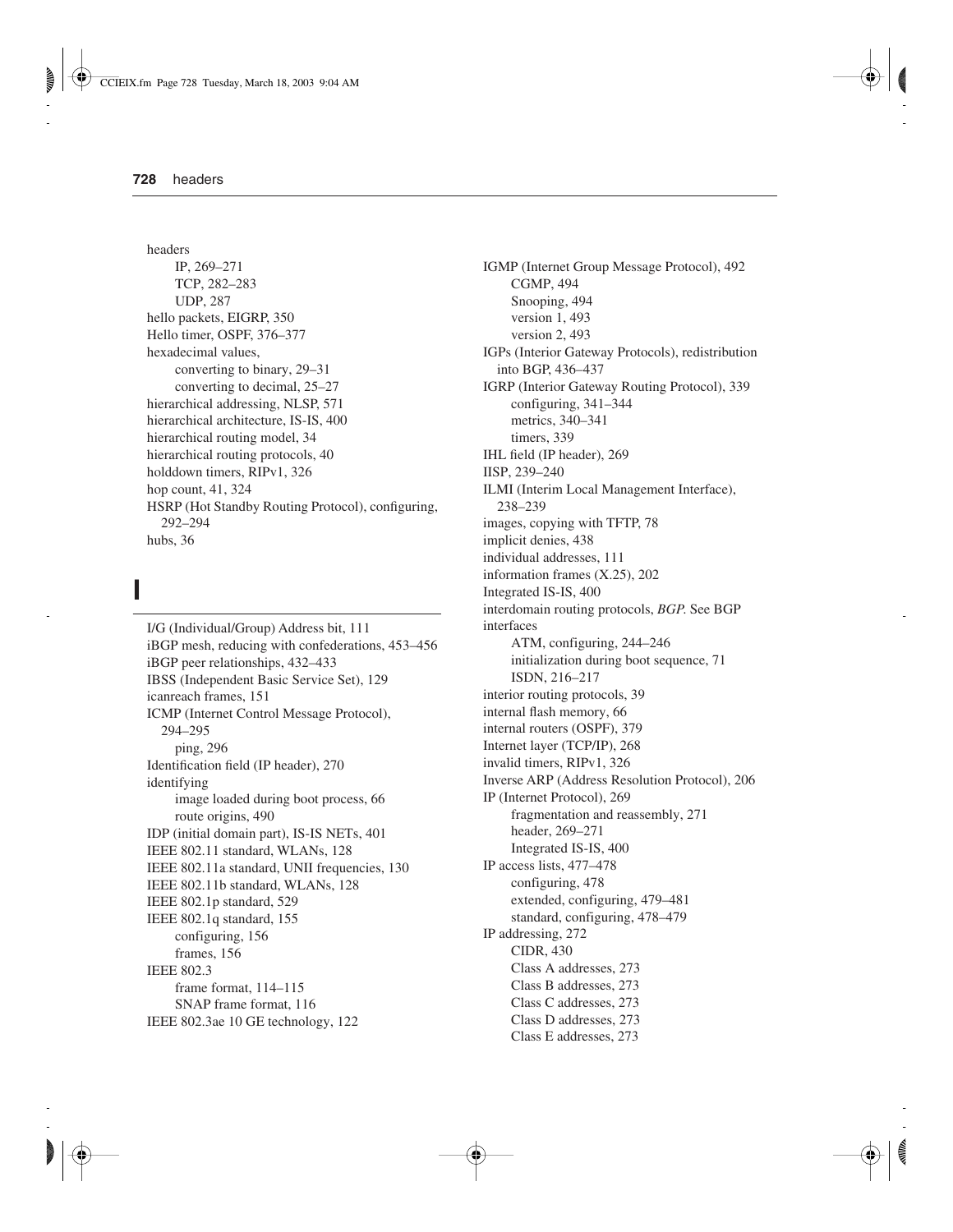private address space, 274 subnetting, 274–280 network address, 276–277 VLSMs, 277–279 ip classless command, 41 ip default-network command, 47 IP multicast addresses, 491 administratively scoped, 492 dense routing protocols, 495 distribution trees, 495 DVMRP, 500 IGMP, 492 CGMP, 494 Snooping, 494 version 1, 493 version 2, 493 Layer-3 to Layer-2 mapping, 492 PIM, 496 dense mode, 496 sparse mode, 497–500 sparse routing protocols, 495 IP Options field (IP header), 271 IP Precedence, 531 IPS (Intelligent Protection Switching), 199–200 IPv6 addresses, 302–303 IPX (Internetwork Packet Exchange), 568 access lists, 574–575 addressing, 570 EIGRP, 572–573 IPXWAN, 573 NLSP, configuring, 571–572 RIP, 570 SAP, 570 IPXWAN, 573 IRB (Integrated Routing and Bridging), 138–139 ISDN (Integrated Services Digital Network) architecture, 215 configuring, 221 dial backup, configuring, 222 HDLC, 218 interfaces, 216–217 LAPD, 218 Layer-1 frames, 217 PPP, 218 authentication, 219–220 frames, 219

LCP, 219 MP, 220 NCP, 220 IS-IS (Intermediate System-to-Intermediate System), 400 architecture, 400 areas, 402 authentication, 403 configuring, 404–406 DIS, 402 metrics, 400 NETs, configuring, 401–402 show commands, 407–411 ISL (inter-switch link) configuring, 155 frame format, 154 ISM (Industrial, Scientific, and Medicinal) frequencies, 130

# **J-K**

joining ELANs, 165 PIM-SM, 497

Kerberos, 559 keys, 567

# **L**

LANs. *See also* WLANs bridging CRB, 137–138 DLSw+, 149–153 IRB, 138–139 RSRB, 146–148 SR/TLB, 144–146 SRB, 139–143 SRT, 144 Ethernet, 111 1000BaseCX, 121 1000BaseLX, 121 1000BaseSX, 121 100BaseFX, 120 100BaseT4 FE, 119–120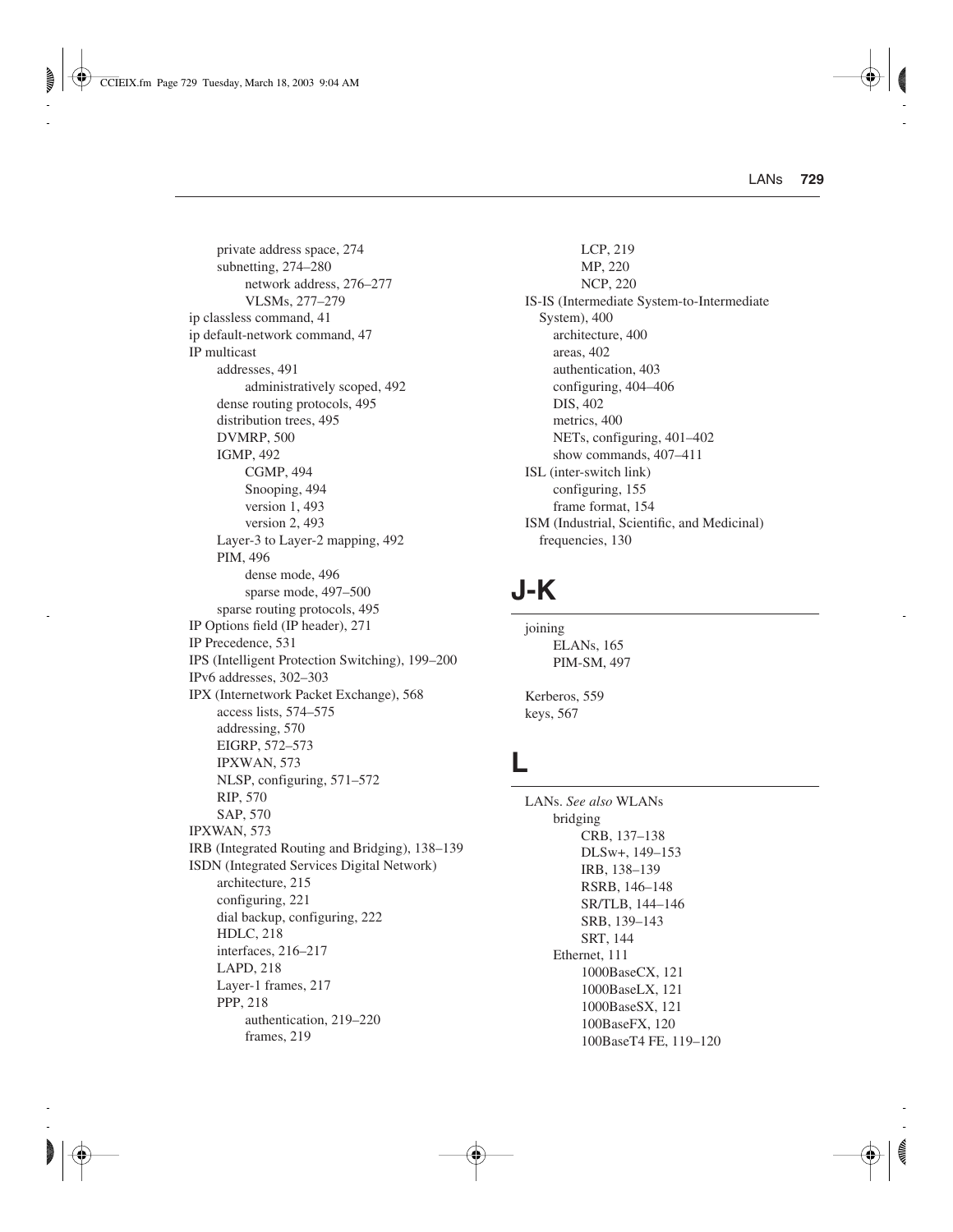100BaseTX FE, 119 10BaseT, 118 CSMA/CD, 112 Ethernet version 2 format, 113 Fast Ethernet, 118–119 frame format, 112 Gigabit Ethernet, 120–121 IEEE 802.3 frame format, 114–115 IEEE 802.3 SNAP frame format, 116 Manchester encoding, 112 Novell 802.3 raw frame format, 114 Thicknet, 117 Thinnet, 118 MAC addresses canonical transmission, 111 format, 110 security, 161 bridging access lists, 161–162 private VLANs, 163 switching CDP, 159–161 FEC, 158 IEEE 802.1q, 155–156 ISL, 154–155 VLAN trunking, 153 VTP, 157–158 TB, 132 MISTP, 136 STP, 133–136 Token Ring, 122–123 AM, 124 beaconing, 124 differential Manchester encoding, 123 ETR, 125 frame format, 126–127 operation, 123–124 priority system, 124 ring insertion process, 125–126 LAPD (Link Access Procedure/D channel), 218 LAPF (Link Access Procedure for Frame Relay), 207–208 Layer 1 (physical layer), 20 frames, ISDN, 217 Layer 2 (data-link layer), 20 mapping to Layer 3, IP multicast, 492 switches, 36–37

Layer 3 (network layer), 21 switches, 37–38 Layer 4 (transport layer), 21 Layer 5 (session layer), 22 Layer 6 (presentation layer), 22 Layer 7 (application layer), 23 layered communication, example, 23 LCP (Link Control Protocol), 219 LE (Local Exchange), 215 least significant bit, MAC address transmission, 111 LECS (LANE Configuration Server), 164 LES (LANE Server), 164 Level 1 routers, 400 Level 2 routers, 400 link authentication, IS-IS, 403 link-state protocols, 39–40 IS-IS, 400 architecture, 400 areas, 402 authentication, 403 configuring, 404–406 DIS, 402 metrics, 400 NETs, 401–402 show commands, 407–411 **OSPF** adjacencies, 376–377 areas, 378–379 configuring, 385–388 cost metric, 375–376 designated routers, 380–381 Hello timer, 376–377 LSAs, 377–378 monitoring, 388–394 NSSAs, 383 router authentication, 384 router types, 379 stub areas, 382 summarization, 384–385, 395–397 totally stubby areas, 383 totally stubby areas, configuring, 397–399 virtual links, 383 PNNI, 234–235 LLC (Logical Link Control), 115 LMI (local management interface) frame format, 208–209 Frame Relay, 205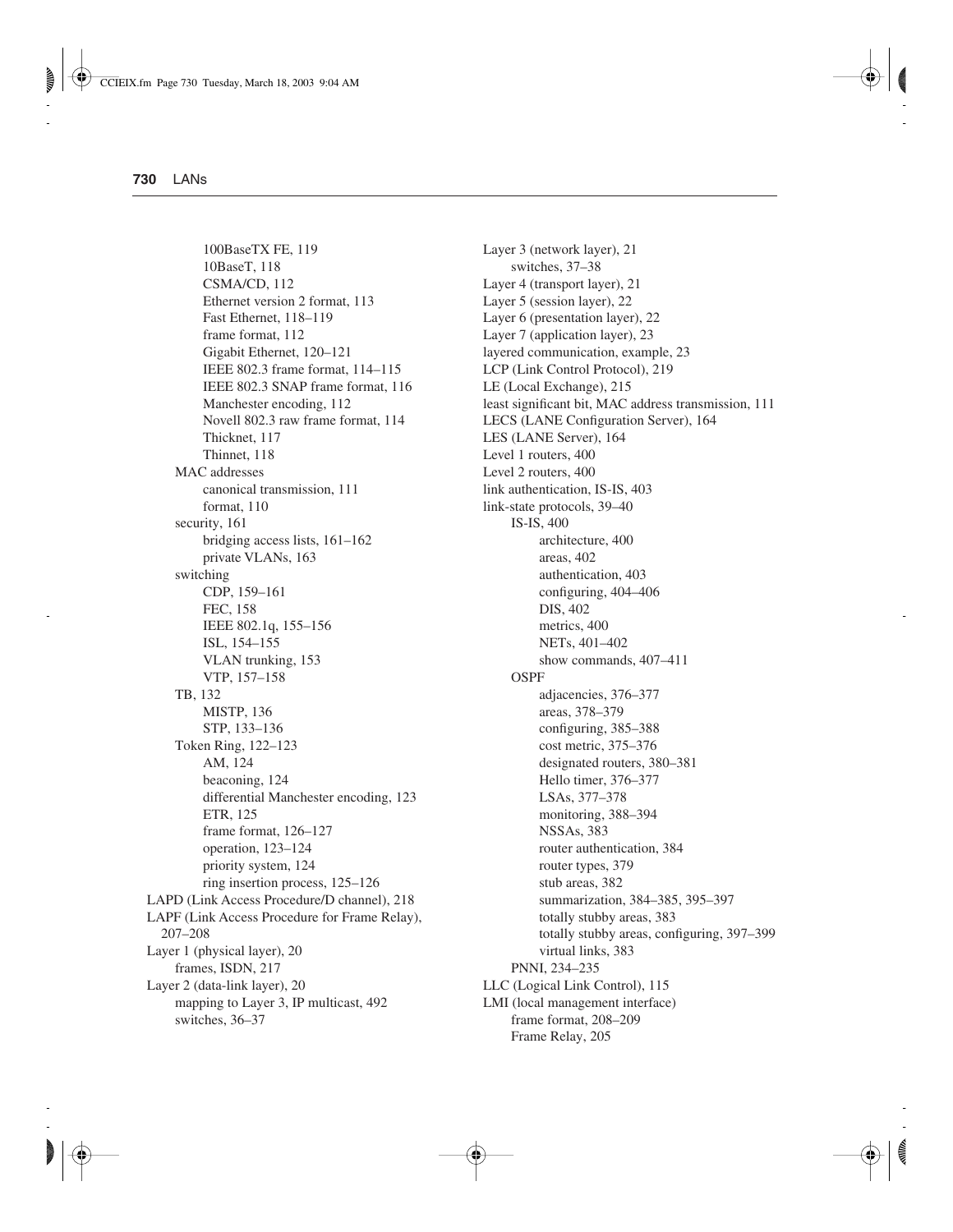load balancing, 529 load metric, 43 local preference attribute (BGP), 442 versus weight, 446 locally administered addresses, 111 logical AND operation, 276 logical connections, X.25 VCs, 200 long wavelength Gigabit Ethernet, 121 loop prevention schemes, 44 count to infinity, 45 split horizon, 44 split horizon with poison reverse, 45 triggered updates, 45 LSAs (link-state advertisements) OSPF, 377–378 LSRs (label switch routers), 525

### **M**

MAC addresses canonical transmission, 111 filtering, 162 format, 110 main memory, 65 Manchester encoding, 112 mandatory attributes (BGP), 441 AS Path, 443 next-hop, 441–442 origin, 443 manipulating configuration files, 78–80 routes with route maps, 482–484 PBR, 485 mapping Layer 2 to Layer 3, IP multicast, 492 X.25, 202 MED attribute, 444–445 memory Boot Flash, 66 flash, 66–67 boot sequence, 68–71 deleting files, 67 removing files, 67 NVRAM, 65

primary, 65 ROM, 65 message format RIPv1, 325 RIPv2, 332 metrics bandwidth, 42 cost, 42 delay, 43 EIGRP, 348–350 hop count, 41 IGRP, 340–341 IS-IS, 400 load, 43 OSPF, 375–376 reliability, 44 ticks, 570 MISTP (multi-instance STP), 136 models of Cisco PIX Firewall, 565–566 modifying administrative distance, 477 configuration register, 68 monitoring OSPF elements, 388–394 most significant bit, MAC address transmission, 111 MP (Multilink Protocol), 220 MPLS (MultiProtocol Layer Switching), 524, 527 LSRs, 525 Mroute table, PIM-SM, 498 multicast addresses, 491 administratively scoped, 492 dense routing protocols, 495 distribution trees, 495 DVMRP, 500 IGMP, 492 CGMP, 494 Snooping, 494 version 1, 493 version 2, 493 Layer-3 to Layer-2 mapping, 492 PIM, 496 dense mode, 496 sparse mode, 497–500 sparse routing protocols, 495 multiplexing, 282 multiprotocol encapsulation over AAL5, 243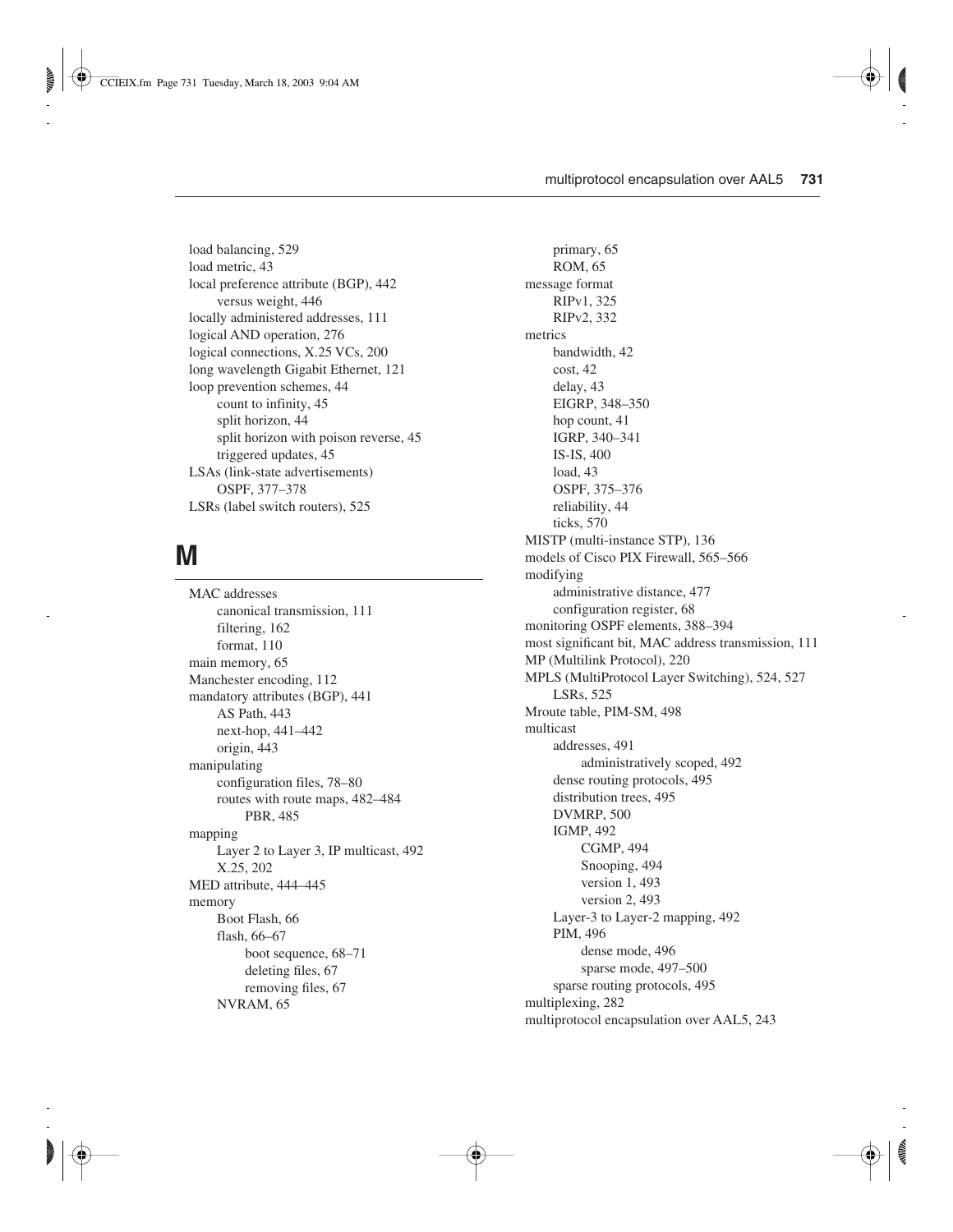```
multiservice networks
codecs, 552–553
H.323 standard, 553
packet voice, 548–549
     Erlangs, 550
     ports, 550
packet-voice, VAD, 551
RTP, 551
SIP, 554–555
SS7, 555
```
# **N**

NAT (Network Address Translation), 299–300 NBAR (Network-Based Application Recognition), 531 NCP (Network Control Protocol), 220, 568 NDS (Netware Directory Services), 569 neighbors BGP, 430–431 AS number filtering, 439–440 eBGP peer relationship, 433–434 iBGP peer relationship, 432–433 peer groups, 449 route filtering, 438 verifying established connections, 431 verifying neighbor establishment, 431 EIGRP, discovery process, 346 NetBIOS, 569 Windows NT implementation, 575–576 NETs (network entity titles), IS-IS configuration, 401–402 network boundaries, RIP summarization, 324 network command, advertising BGP networks, 435 network layer (OSI), 21 next-hop attribute, 441–442 nibbles, 29 NLSP (Netware Link Services Protocol), 571 configuring, 572 NNIs (network node interfaces), 224–226 noncanonical transmission of MAC addresses, 111 nontransit networks, applying AS path filters, 439–440 nontransitive attributes (BGP), 441 MED, 444–445

Novell 802.3 raw frame format, 114 Novell IPX, 568 access lists, 574–575 addressing, 570 EIGRP, 572–573 GNS, 569 IPX, 568 IPXWAN, 573 NCP, 568 NDS, 569 NetBIOS, 569 NLSP, configuring, 571–572 RIP, 570 SAP, 570 SPX, 568 NSSAs (not-so-stubby areas), configuring, 383 NT1 (Network Termination type 1), 215 NT2 (Network Termination type 2), 215 NVRAM (nonvolatile RAM), 65

#### **O**

optional attributes (BGP), 441 Atomic Aggregate, 446 MED, 444–445 origin attribute, 443 originated routes, tagging, 490 OSI reference model application layer, 23 data-link layer, 20 example of layered communication, 23 network layer, 21 physical layer, 20 presentation layer, 22 session layer, 22 transport layer, 21 OSPF (Open Shortest Path First) adjacencies, 376–377 areas, 378–379 NSSAs, 383 stub areas, 382 totally stubby areas, 383 configuring, 385–388 for redistribution, 488–489 cost metric, 375–376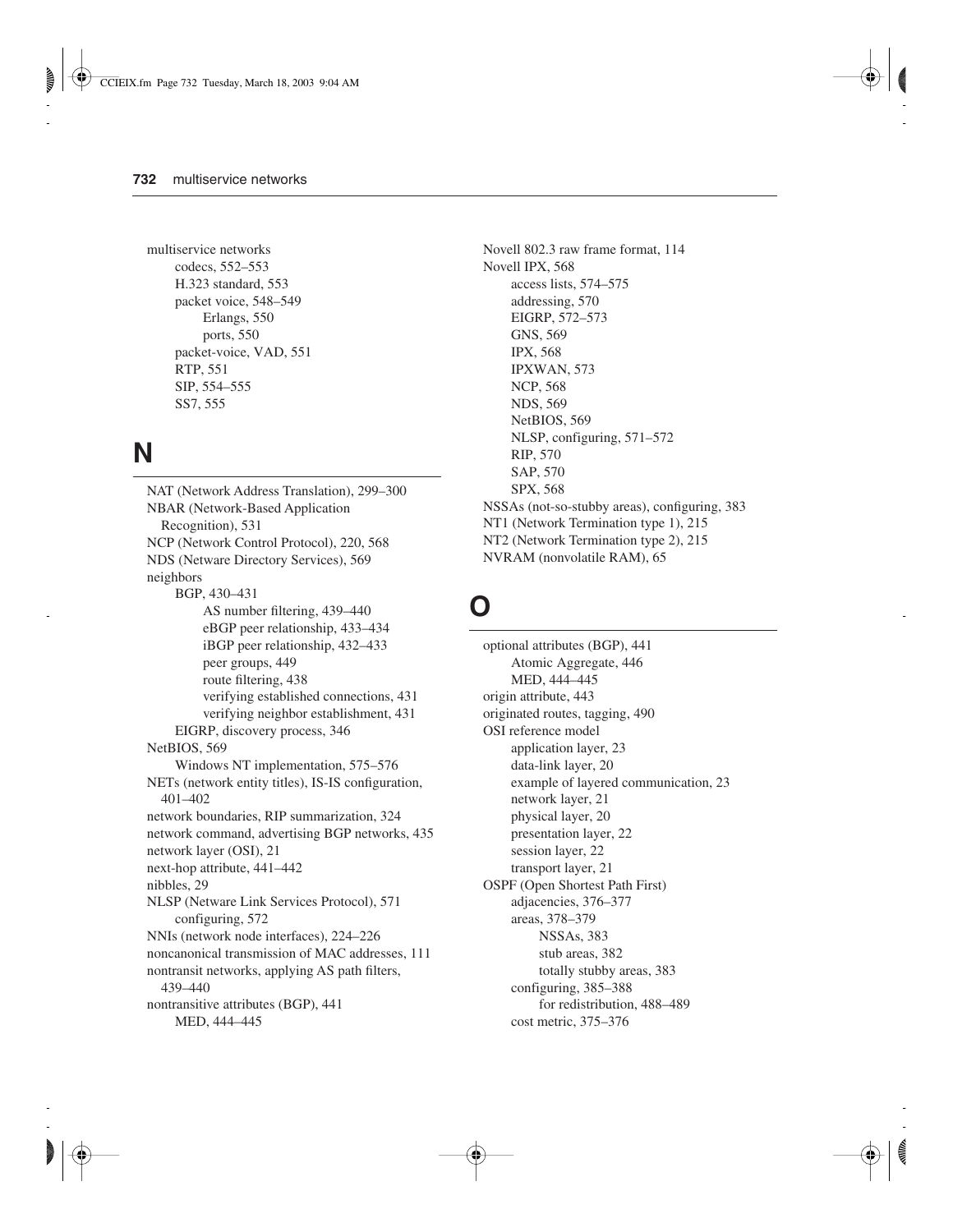designated routers, 380–381 hello timer, 376–377 LSAs, 377–378 monitoring, 388–394 redistribution, 488–489 routers authentication, 384 types of, 379 summarization, 384–385, 395–397 totally stubby areas, 397–399 virtual links, 383 OUI (Organizational Unique Identifier), 111 out-of-band signaling, 555

### **P**

packet filtering, access lists firewall implementations, 562 IP access lists, 477–478 configuring, 478–481 packet priority marking, SRP, 199 packets EIGRP, 350 LSAs, 377–378 packet-voice technology, 548–549 Erlangs, 550 ports, 550 VAD, 551 Padding field (IP header), 271 PAP (Password Authentication Protocol), 219 passwords, 77–78 recovering, 80–82 path attributes (BGP) AS Path, 443 Atomic Aggregate, 446 local preference, 442 MED, 444–445 next-hop, 441–442 origin, 443 path costs, 135 path selection process (BGP), 447 payload compression, FRF.9, 211 PBR (policy-based routing), 485 PCR (peak cell rate), 232 peer groups ATM, 235 BGP, 449

peer relationships eBGP, 433 eBGP Multihop, 433–434 iBGP, 432–433 PGLs (peer group leaders), 235 physical addresses, 110 physical layer (OSI), 20 synchronous lines DPT, 198–200 SDH, 197–198 SONET, 197–198 T1, 196 PIM (Protocol Independent Multicast), 496 dense mode, 496 sparse mode, 497–498 Auto-RP, 498 BSR, 500 designated routers, 497 joining, 497 Mroute table, 498 pruning, 497 pinging Cisco routers, 296 PLP (Packet Layer Protocol), 200 PNNI (Private Network-Network Interface), 234–236 point-to-multipoint connections, 231 point-to-multipoint PVCs, 245 point-to-point connections, 231 port-based authentication, configuring IEEE 802.1x, 162 ports, packet-voice technology, 550 PoS (Packet over SONET), 197, 531 PPP (Point-to-Point Protocol), 218 authentication, 219–220 frames, 219 LCP, 219 MP, 220 NCP, 220 PQ (priority queuing), 516–517 Predictor compression, 532 prefix lists, filtering BGP updates, 438 prefixes, IPv6, 303 preparing for certification test, 12 presentation layer (OSI), 22 PRI (Primary Rate Interface), 217 primary memory, 65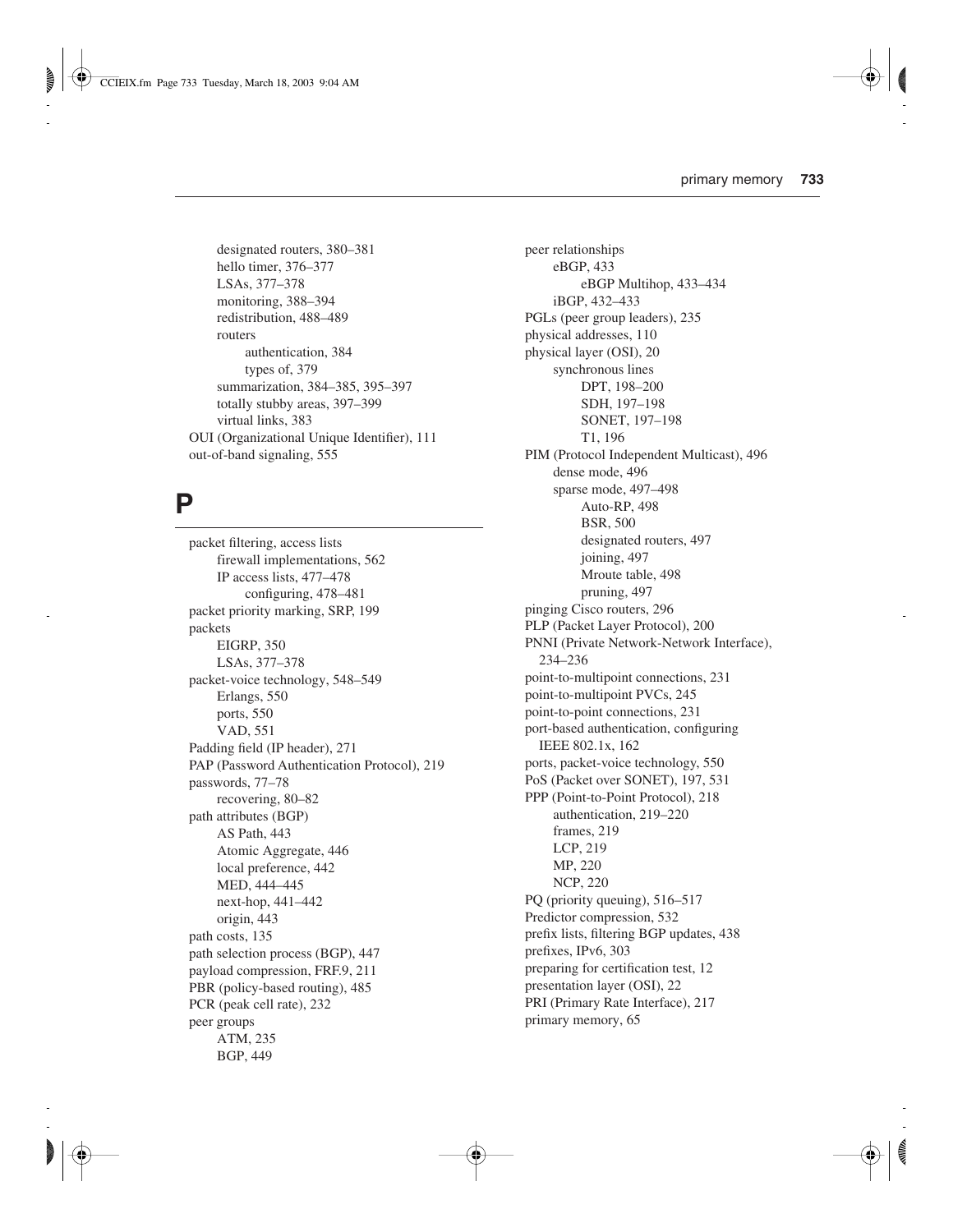priority system, Token Ring, 124 private address space, 274 private key encryption, 567 private NNIs, 226 private UNIs, 226 private VLANs, 163 privileged exec mode (Cisco routers), 74 privileged mode, setting enable password, 77 processors (routers), viewing type used, 64–65 Protocol field (IP header), 271 protocol translation, X.25, 202 protocol-dependent modules, EIGRP, 346 Proxy ARP, 289 pruning PIM-SM, 497 VTP, 157 pseudonode identifiers, 409 PSH pointers, 281 public key encryption, 567 public UNIs, 226 PVCs (permanent virtual circuits) ATM, configuring, 244 Frame Relay, displaying statistics, 214 SPVCs, 231

# **Q**

Q.931 standard, 554 QoS (quality of service) CAR, 527–528 PBR, 485 querier routes, IGMP, 493 queuing CQ, 517–518 FIFO, 516 FRTS, 521 GTS, 520 PQ, 516–517 WFQ, 519

### **R**

RADIUS (Remote Authentication Dial In User Service), 560 AAA configuration, 558 versus TACACS+, 561 RARP (Reverse Address Resolution Protocol), 289 read-write community string, configuring, 84 recovering passwords, 80–82 RED (random early detection), 530 redistribution advertising BGP networks, 436 default metric configuration, 486 EIGRP, 487 OSPF, 488–489 redundancy, ISDN dial backup configuration, 222 reference points (ISDN), 215 regular expressions, filtering BGP AS numbers, 439–440 reliability metric, 44 removing files from flash memory, 67 repeaters, 36 replication, SSRP, 165 reply packets (EIGRP), 351 resetting BGP sessions, 458 RFCs, 268 RFC 2427, "Multiprotocol Interconnect over Frame Relay," 204 RFC 2468, multiprotocol encapsulation over AAL5, 243 RIFs (routing information fields), 140–142 Ring Error Monitors, 124 ring insertion process (Token Ring), 125–126 ring resiliency, SRP, 199–200 RIP (IPX), 570 RIPv1, 324 configuring, 327–330 forwarding information base, 324 message format, 325 timers, 326–327 RIPv2, 331 configuring, 334–338 forwarding information base, 332 message format, 332 timers, 334 ROM (read-only memory), 65 ROM monitor, 66, 73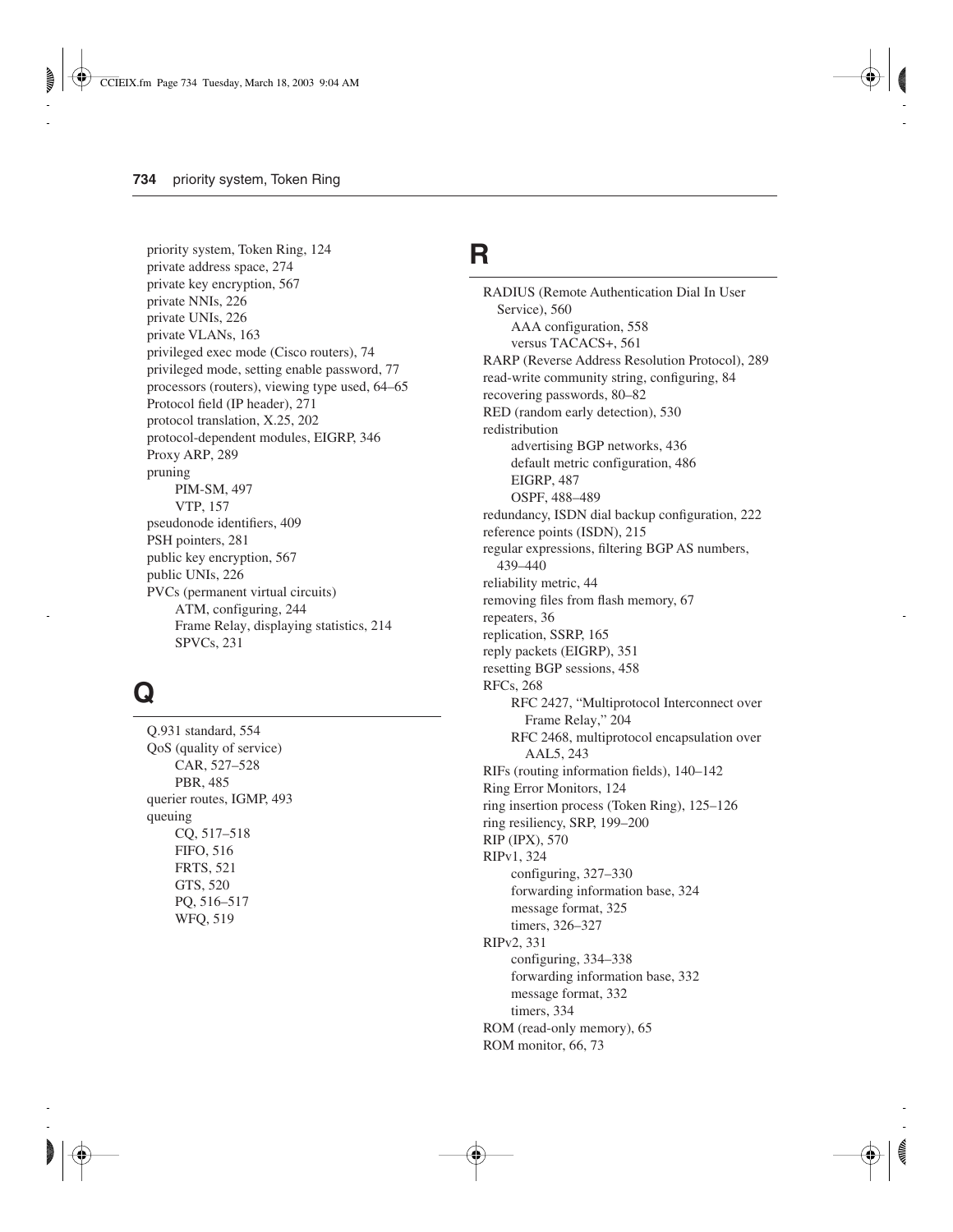root bridge election process, 133 route dampening, BGP, 449 route maps, 482–484 examples, 483–484 PBR, 485 route reflectors, 450–453 route tagging, 490 routed LLC encapsulation, 243 routers, 37–38 boot mode, 73 bridging, 132 configuration mode, 74 configuration register, 68 bit meanings, 71–72 boot sequence, 68–71 modifying, 68 CPU, viewing type used, 64–65 IS-IS, DIS, 402 Level 1, 400 Level 2, 400 OSPF authentication, 384 passwords, recovering, 80–82 pinging, 296 privileged exec mode, 74 privileged mode, setting enable password, 77 ROM monitor, 73 security, passwords, 77–78 user exec mode, 73 routes, BGP selection process, 447 weight, 446 routing comparing with Layer-2 switching, 38 hierarchical model, 34 routing protocols administrative distance, configuring, 476–477 characteristics, 38 classful versus classless, 41 default routing, 46–48 EIGRP, 345–346 configuring, 351–355 DUAL, 347–348 metrics, 348–350 neighbor discovery, 346 packet types, 350 protocol-dependent modules, 346 RTP, 347

timers, 348 hierarchical versus flat, 40 IGRP, 339 configuring, 341–344 metrics, 340–341 timers, 339 interior versus exterior, 39 link-state versus distance vector, 39–40 loop prevention, 44 count to infinity, 45 split horizon, 44 split horizon with poison reverse, 45 triggered updates, 45 metrics bandwidth, 42 cost, 42 delay, 43 hop count, 41 load, 43 reliability, 44 multicast dense, 495 DVMRP, 500 IGMP, 492–494 PIM-DM, 496 PIM-SM, 497–500 sparse, 495 redistribution default metric configuration, 486 EIGRP, 487 OSPF, 488–489 RIPv1, 324 configuring, 327–330 forwarding information base, 324 message format, 325 timers, 326–327 RIPv2, 331 configuring, 334–338 forwarding information base, 332 message format, 332 timers, 334 static, 323 versus dynamic, 38 summarization, 46 routing tables (BGP), synchronization, 440–441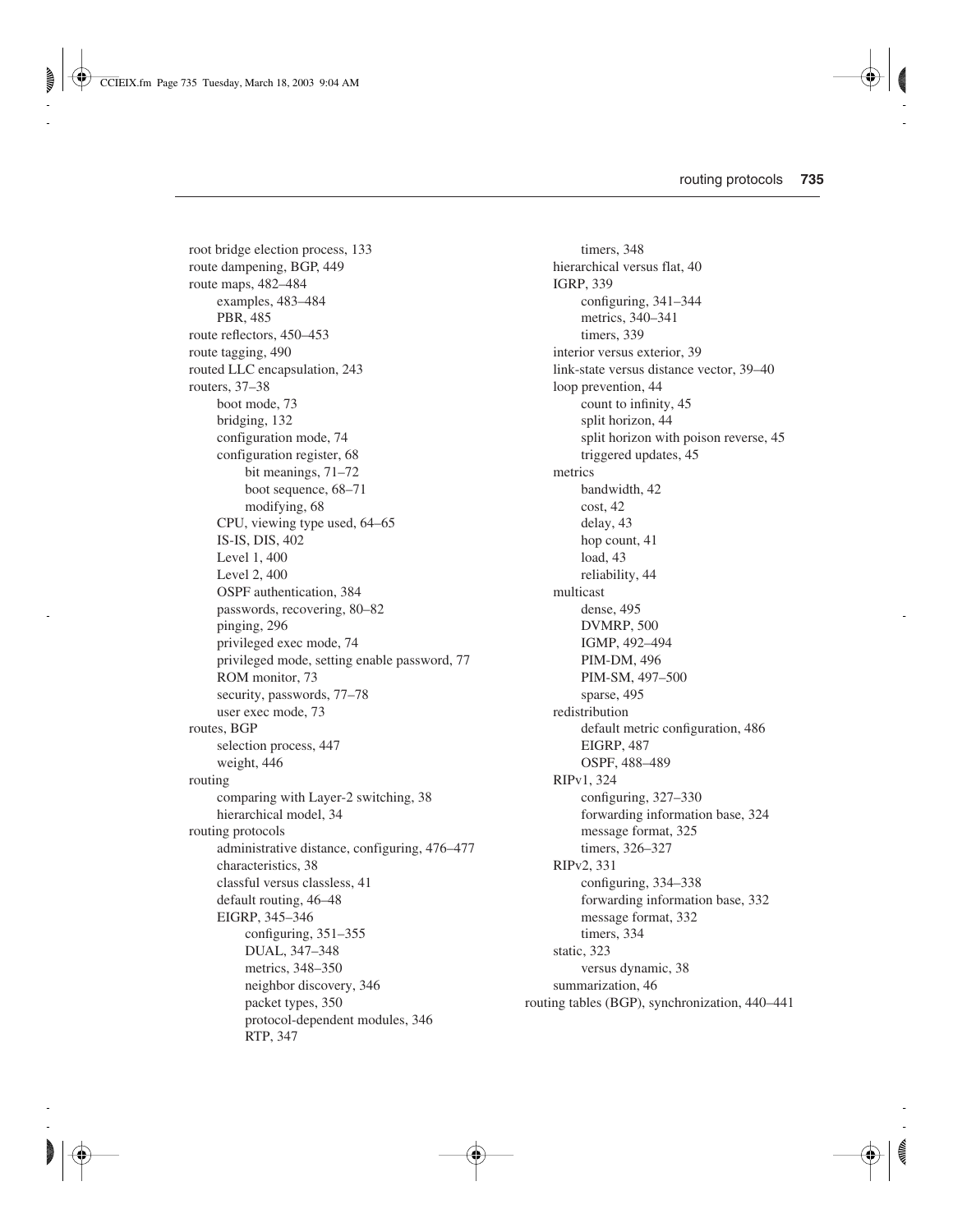RPs (rendezvous points), 495 RPS (Ring Parameter Server), 126 RSRB (Remote Source Route Bridging) bridging, 146–147 with direct encapsulation, 147 with TCP encapsulation, 148 RSVP (Resource Reservation Protocol), 522–523 RTO (Retransmission Timeout), 352 RTP (Real-Time Protocol), 551 EIGRP, 347 header compression, 532 RT-VBR (real-time variable bit rate), 232

# **S**

SAAL (signaling ATM adaptation layer), 231–232 SAP, 570 access lists, 574–575 SAPI (Service Access Point Identifier), 218 SCP (Signaling Control Point), 555 SDH (Synchronous Digital Hierarchy), 197–198 security, 556 AAA, 557 configuring, 557–559 access lists, 477–478 configuring, 478–481 IPX, 574 SAP, 574–575 authentication IS-IS, 403 port-based, 162 PPP, 219–220 encryption, 566 CET, 567 DES, 567 public/private key, 567 firewalls, DMZ architecture, 561–562, 565–566 Kerberos, 559 LANs, 161 bridging access lists, 161–162 passwords, 77–78 recovering, 80–82 RADIUS, 560 versus TACACS+, 561

TACACS, 559–560 WLANs, 131 selection process of BGP routes, 447 sequence numbers, 282 service classes, ATM traffic management, 232–234 session layer (OSI), 22 set interface sc0 command, 89 shared trees, 495 short wavelength Gigabit Ethernet, 121 show ? command, 84 show commands, 85–87 Frame Relay, 212–215 IS-IS, 407–411 show ip bgp command, 457 show ip bgp neighbors command, 456 show ip routes command, 458 show process cpu command, 65 show version command, 64–65 signaling balanced, 111 unbalanced, 111 signaling protocols PNNI, 234–235 RSVP, 522–523 SIP, 554–555 SIP, 554–555 SNAP field, IEEE 802.3 frames, 116 SNMP (Simple Network Management Protocol), 298 router access, 84 SONET (Synchronous Optical Network), 197–198 Source Address field (IP header), 271 source stripping, 198 source trees, 495 sparse mode (PIM), 497–498 Auto-RP, 498 BSR, 500 designated routers, 497 joining, 497 Mroute table, 498 pruning, 497 sparse multicast routing protocols, 495 split horizon, 45 split horizon with poison reverse, 45 SPT (shortest path trees), 495 SPVCs (soft PVCs), 231 SPX (Sequenced Packet eXchange), 568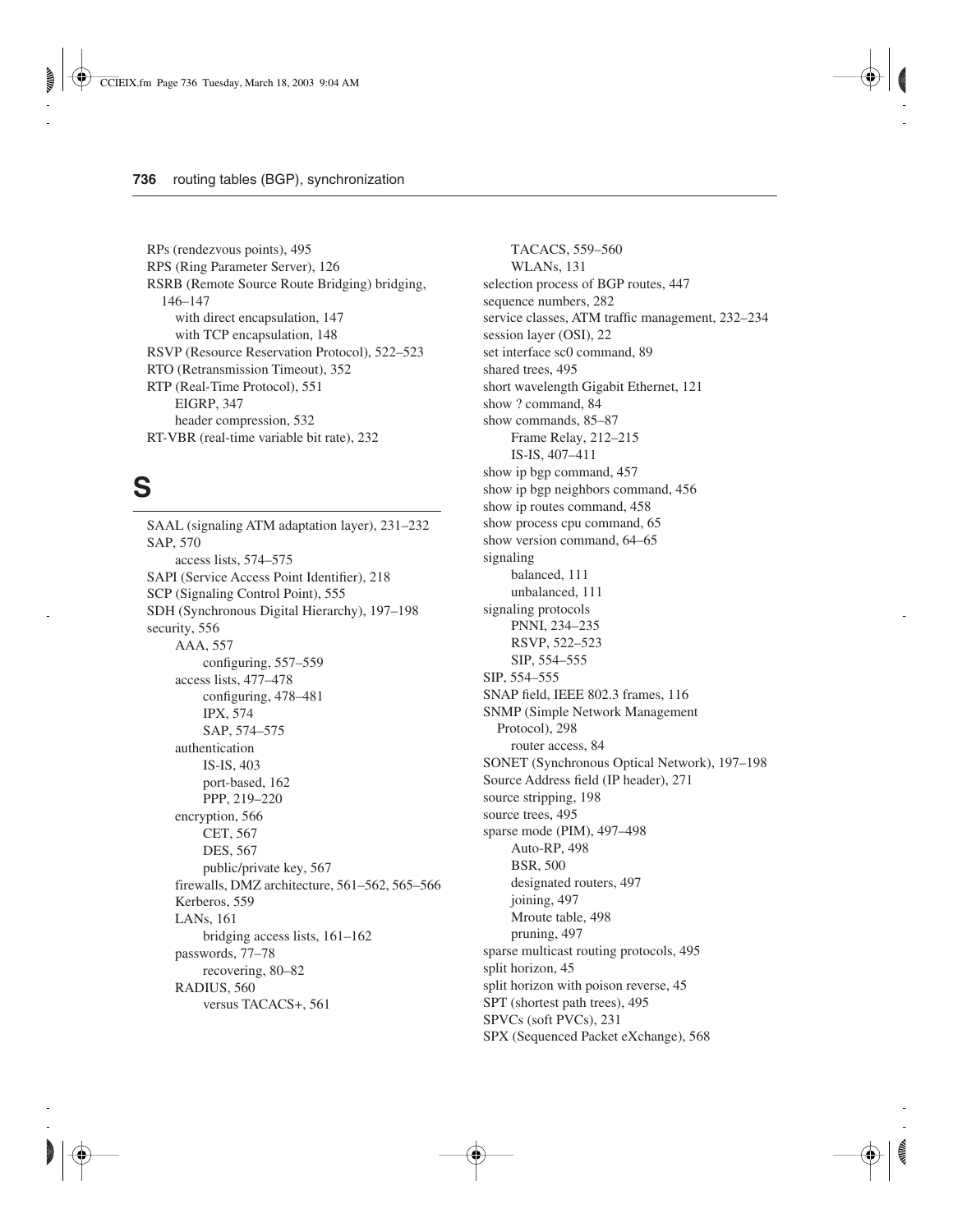squeeze command, 67 SR/TLB (Source-Route Translational Bridging) bridging, 144–146 SRB (source-route bridging), 139 explorer frames, 140 SRP (Spatial Reuse Protocol), 198 bandwidth, 198 fairness algorithm, 198–199 packet priority, 199 ring resiliency, 199–200 SRT (Source-Route Transparent) bridging, 144 SRTT (smooth route-trip time), 352 SS7 (Signaling System 7), 555 SSAP (source service access point), 115 SSCOP, ATM, 231–232 SSID (Service Set Identifier), 128 SSP (Signaling Switching Point), 555 SSPs (Switch-to-Switch Protocols), 150 SSRP (Simple Server Redundancy Protocol), 165 Stacker payload compression, 211 standard access lists, 478 configuring, 478–479 standards IEEE 802.11, WLANs, 128 IEEE 802.11a, UNII frequencies, 130 IEEE 802.11b, WLANs, 128 IEEE 802.1p, 529 IEEE 802.1q, 155 configuring, 156 frames, 156 IEEE 802.3 frame format, 114–115 SNAP frame format, 116 IEEE 802.3ae 10 GE technology, 122 WLANs, 131 Standby Monitors, 124 static routes administrative distance, 477 configuring, 323 static routing protocols, 38 STE (spanning-tree explorer) frames, 140 store-and-forward switching, 133 devices, 36 STP (Signaling Transfer Point), 555

STP (Spanning Tree Protocol), 133 BID, 134 BPDUs, 135 configuration BPDUs, 136 TCN BPDUs, 136 bridge port states, 136 designated portss, 136 MISTP, 136 path costs, 135 root bridge election, 133 STS (Synchronous Transport Signal), 197 stub areas, 382 subnetting, 274–280 network address, 276–277 VLSMs, 277–278 CIDR, 279 summarization, 46 OSPF, configuring, 395–397 supervisory frames (X.25), 202 suppressing flapping routes, 449 SVCs (switched virtual circuits), 231 switches commands, 89 VLANS, configuring, 90–91 switching CDP, 159–161 FEC, configuring, 158–159 IEEE 802.1q, 155 configuring, 156 frames, 156 ISL, 154 configuring, 155 frame format, 154 versus routing, 38 VLAN trunking, 153 VTP, 157 configuring, 158 pruning, 157 switch modes, 157 synchronization, BGP, 440–441 synchronous lines DPT, 198–200 SDH, 197–198 SONET, 197–198 T1, 196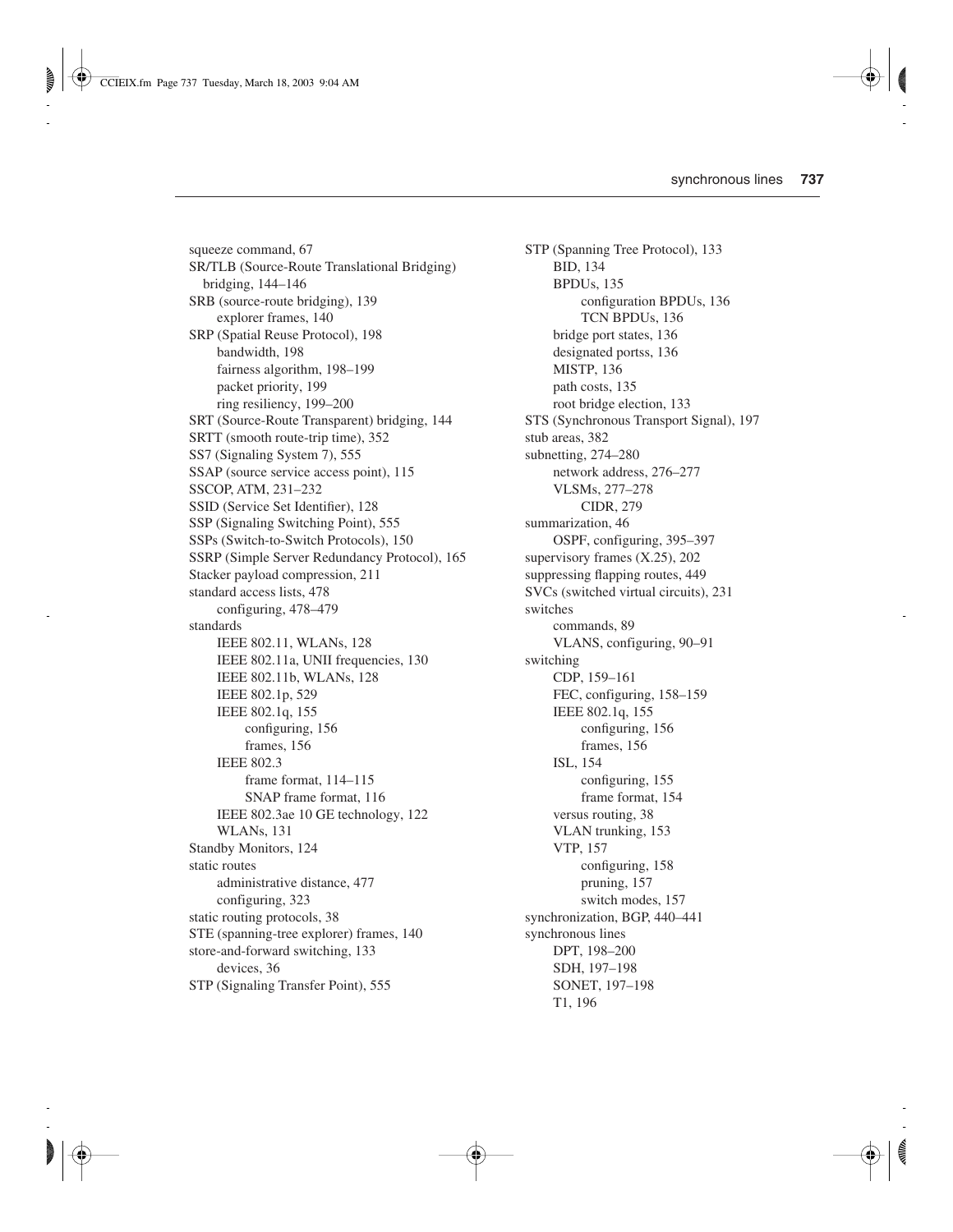system configuration dialog, 74–76 system IOS image, booting, 70

#### **T**

T1 lines, 196 TACACS+ (Terminal Access Control Access Control Server), 559–560 AAA configuration, 558 versus RADIUS, 561 tagging routes, 490 TB (transparent bridging), 132 modes, 133 TCN (topology change notification) BPDUs, 136 TCP (Transport Control Protocol), 281 ACKs, 281 checksum, 282 connection establishment, 284 connection flow control, 285 connection termination, 286 header compression, 532 header format, 282–283 multiplexing, 282 PSH, 281 sequence numbers, 282 windowing, 282 TCP/IP, 268 ARP, 288 Proxy ARP, 289 RARP, 289 BOOTP, 290–291 DHCP, 291 DNS, 298 FTP, 297 HSRP, configuring, 292–294 ICMP, 294–295 ping, 296 IP, 269 fragmentation and reassembly, 271 header, 269–271 IP addressing, 272 Class A, 273 Class B, 273 Class C, 273

Class D, 273 Class E, 273 classes, 272 private address space, 274 subnetting, 274–277, 280 VLSMs, 277–279 IPv6 addresses, 302–303 NAT, configuring, 299–300 SNMP, 298 Telnet, 297 TFTP, 297 transport layer TCP, 281–286 UDP, 287 TE1 (Terminal Equipment type 1), 215 TE2 (Terminal Equipment type 2), 215 Telnet, 297 router access, 83 terminal lines, password configuration, 77 terminal servers, router access, 83 terminals, H.323 standards, 553 TFTP, 78, 297 Thicknet, 117 Thinnet, 118 three-layered firewall design, 561–562 three-way handshakes, 284 ticks, 570 Time to Live field (IP header), 270 timers EIGRP, 348 IGRP, 339 RIPv1, 326–327 RIPv2, 334 Token Ring, 122–123 AM (Active Monitor), 124 beaconing, 124 differential Manchester encoding, 123 ETR, 125 frame format, 126–127 operation, 123–124 priority system, 124 ring insertion process, 125–126 Total Length field (IP header), 270 totally stubby areas, 383 configuring, 397–399 traffic (voice), Erlangs, 550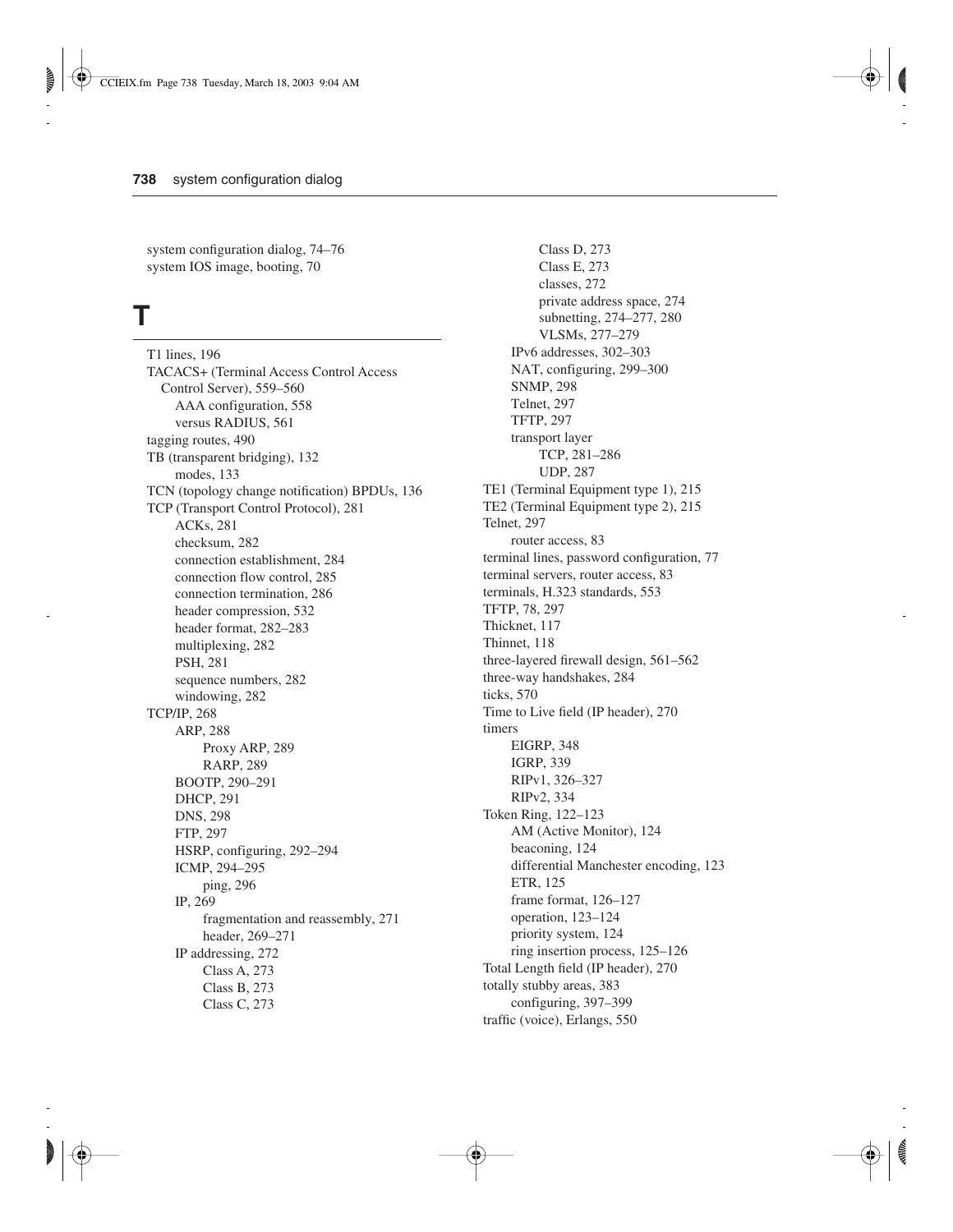traffic management ATM, 232, 234 dual leaky bucket model, 234 CAR, 527–528 CQ, 517–518 FIFO, 516 IEEE 802.1p, 529 load balancing, 529 PQ, 516–517 RED, 530 WFQ, 519 WRED, 530 WRR, 530 transferring configuration files, 78–80 transit AS, iBGP peer relationships, 432–433 transitive attributes (BGP), 441 Atomic Aggregate, 446 transport layer (OSI), 21 transport layer (TCP/IP) TCP, 281 ACKs, 281 checksum, 282 connection establishment, 284 connection flow control, 285 connection termination, 286 header format, 282–283 multiplexing, 282 PSH, 281 sequence numbers, 282 windowing, 282 UDP, 287 triggered updates, 45 RIPv2, 331 tunnels, DVMRP configuration, 500 Type of Service field (IP header), 270

# **U**

UDP (User Datagram Protocol), 287 RTP, 551 unbalanced signaling, 111 UNIs, 224–226 universally administered addresses, 111 unnumbered frames (X.25), 202

UPC (usage parameter control), 232 update packets, EIGRP, 350 update timers, RIPv1, 326 updates (BGP), filtering, 437–440 user exec mode (Cisco routers), 73 UVR (unspecified bit rate), 232

### **V**

VAD (Voice Activity Detection), 551 VCs protocol multiplexing, 243 X.25, 200 verifying BGP neighbor establishment, 431 CPU operation, 65 IS-IS connectivity, 407–411 Version field (IP header), 269 viewing CPU type, 64–65 virtual links, 383 VLANs configuring, 90–91 private, 163 trunking, 153 VLSMs, 277–278 CIDR, 279 voice technologies Erlangs, 550 H.323 standard, 553 RTP, 551 SIP, 554–555 SS7, 555 VAD, 551 VoIP, 548 bandwidth utilization, 556 CNG, 551 dial peers, 549 dial plans, 549 IP precedence, 551 VP switching, 228 VRRP (Virtual Router Redundancy Protocol), 292 VTP (VLAN Trunking Protocol), 157 configuring, 158 pruning, 157 switch modes, 157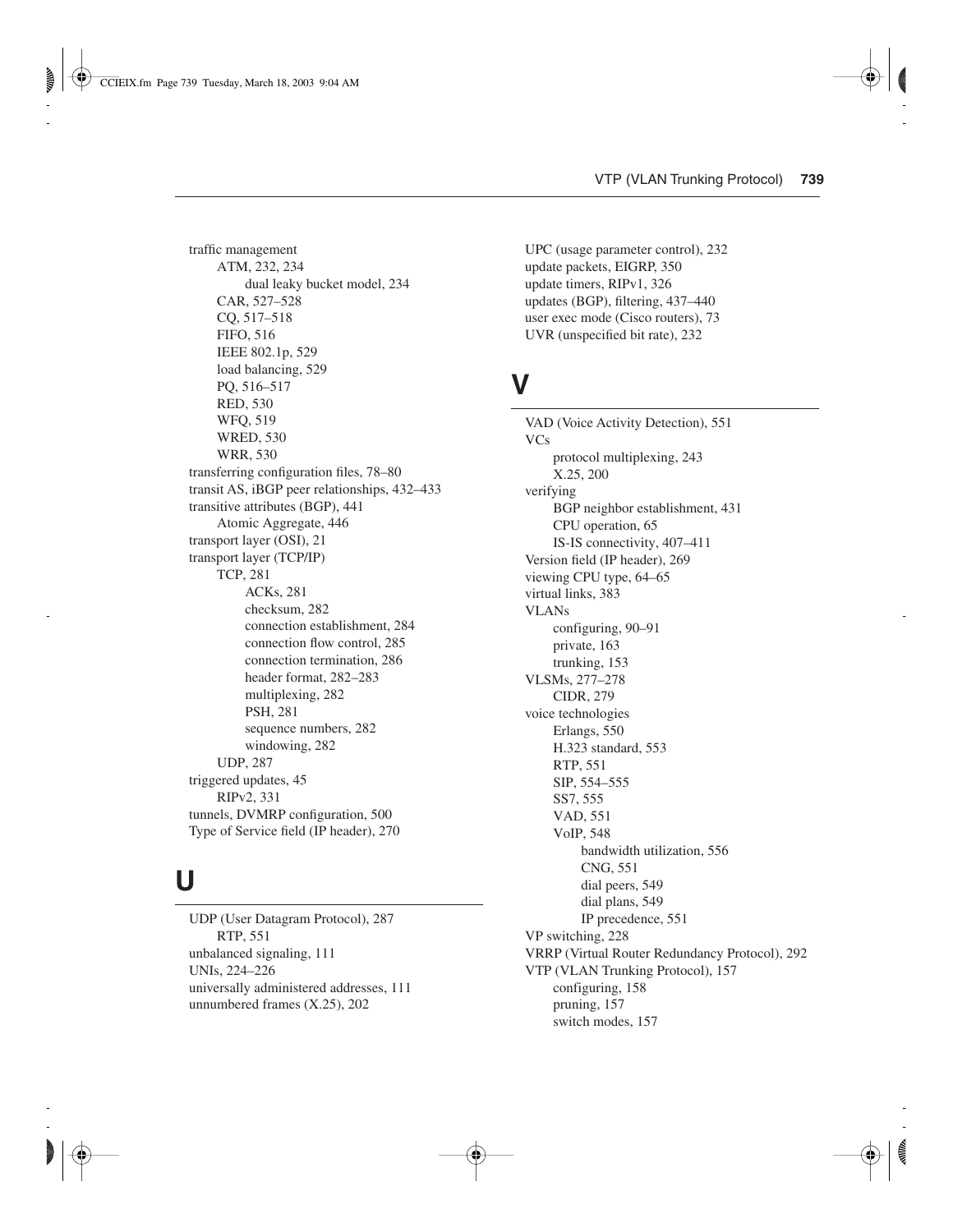# **W**

WANs ATM AAL, 223 architecture, 222–223 cell format, 224–228 cell switching, 228 CIA, 240, 242 connections, 231 dual leaky bucket model, 234 ES addresses, 236–238 IISP, 239–240 ILMI, 238–239 interface configuration, 244–246 IP to VC mapping, 242 multiprotocol encapsulation over AAL5, 243 peer groups, 235 PNNI, 234–236 SSCOP, 231–232 traffic management, 232–234 Frame Relay, 203 CIR, 204 congestion control, 206–207 DLCI, 205 encapsulation, 204 frames, 207 FRF.9, 211 FRTS, 209–210 Inverse ARP, 206 LMI, 205 LMI frames, 208–209 payload compression, 211 show commands, 212–215 IPXWAN, 573 ISDN architecture, 215 configuring, 221–222 HDLC, 218 interfaces, 216–217 LAPD, 218 Layer-1 frames, 217 PPP, 218–220

synchronous lines DPT, 198–200 SDH, 197–198 SONET, 197–198 T1, 196 X.25, 200 framing, 201–202 mapping, 202 protocol translation, 202 VCs, 200 X.121 addressing, 200 weight metric (BGP), 446 well-known attributes (BGP), 441 AS Path, 443 local preference, 442 next-hop, 441–442 origin, 443 WFQ (Weighted Fair Queuing), 519, 556 white noise, CNG, 551 Wi-Fi (Wireless Fidelity), 128 windowing, 282 Windows NT, 575 access lists, 576 NetBIOS, 575 WINS, 576 WINS (Windows Internet Naming Service), Windows NT implementation, 576 WLANs (wireless LANs), 128 access methods, 128 ad hoc mode, 129 BSS, 129 ESS mode, 130 IBSS, 129 IEEE 802.11 standard, 128 ISM frequency bands, 130 security, 131 SSID, 128 standards, 131 WRED (weighted random early detection), 530 written exam, preparing for, 12 written objectives CCIE C&S, 10–12 CCIE R&S, 6–9